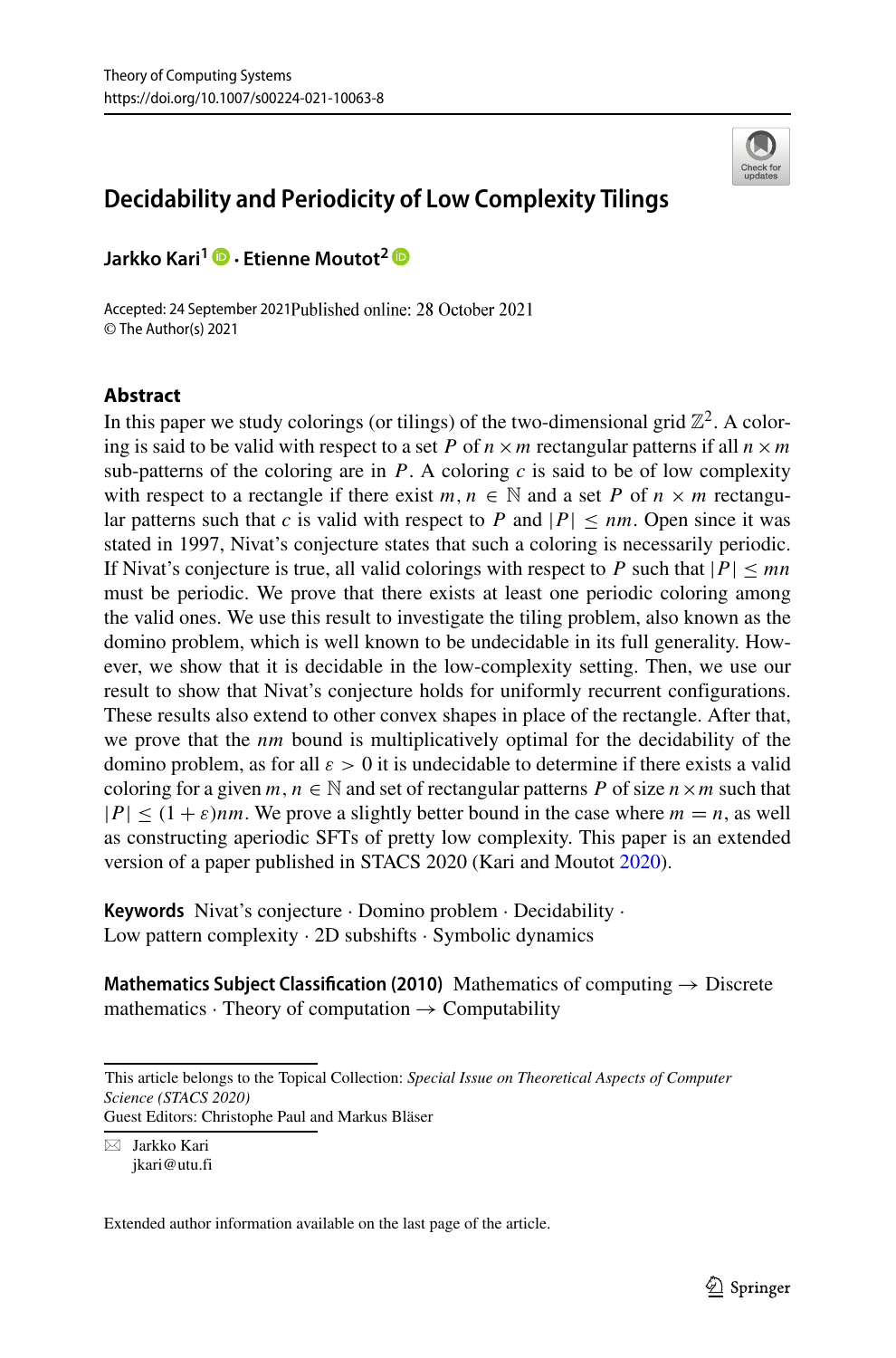## **1 Introduction**

The tiling problem, also known as the domino problem, asks whether the twodimensional grid  $\mathbb{Z}^2$  can be colored in a way that avoids a given finite collection of forbidden local patterns. The problem is undecidable in its full generality. The undecidability relies on the fact that there are *aperiodic* systems of forbidden patterns that enforce any valid coloring to be non-periodic [\[2\]](#page-22-0).

An example of such systems are Wang tiles: square tiles with colored edges that can be placed next to each other if their abutting edge are matching. In other words the forbidden patterns are all pairs of tiles with non-matching edges. A set of tiles is called aperiodic if all its valid tilings are non periodic. In this context, the minimum size of the alphabet (or number of tiles) for a tileset to be aperiodic is know to be 11 [\[9\]](#page-23-1). However, if instead of the number of tiles we are interested in the number of local patterns that can appear in the tilings, we do not know what is the minimal number (or function) that gives an aperiodic SFT.

In this paper we first consider the low complexity setup where the number of allowed local patterns is small. More precisely, suppose we are given at most *nm* legal rectangular patterns of size  $n \times m$ , and we want to know whether there exists a coloring of  $\mathbb{Z}^2$  containing only legal  $n \times m$  patterns. We prove that if such a coloring exists then also a periodic coloring exists (Corollary 6). This further implies, using standard arguments, that in this setup there is an algorithm to determine if the given patterns admit at least one coloring of the grid (Corollary 7). The results also extend to other convex shapes in place of the rectangle (see Section [7\)](#page-21-0).

Then, we investigate what can happen if the complexity slightly increases. In order to better understand the boundaries of the undecidability of the domino problem in terms of pattern complexity, we consider what we call the *pretty low complexity* case, where we prove that the domino problem becomes undecidable again for several bounds on the size of the set of allowed patterns. This pretty low complexity setting was introduced in [\[10\]](#page-23-2). We show that the previous *nm* bound is multiplicatively optimal, that is that for all  $\varepsilon > 0$ , it is undecidable to determine whether it is possible to color a bi-infinite grid only using patterns from a given set of at most  $(1 + \varepsilon)$ *nm* allowed patterns of size  $n \times m$ . In the case where  $m = n$ , we prove a slightly better bound where  $(1 + \varepsilon)$ *nm* is replaced with  $n^2 + f(n)n$  with  $f : \mathbb{N} \to \mathbb{N}$ any unbounded computable function (Corollary 11). We also obtain a construction of pretty low aperiodic SFTs (Corollary 12).

We believe the low complexity setting has relevant applications. There are numerous examples of processes in physics, chemistry and biology where macroscopic patterns and regularities arise from simple microscopic interactions. Formation of crystals and quasi-crystals is a good example where physical laws govern locally the attachments of particles to each other. Predicting the structure of the crystal from its chemical composition is a notoriously difficult problem (as already implied by the undecidability of the tiling problem) but if the number of distinct local patterns of particle attachments is sufficiently low, our results indicate that the situation may be easier to handle. For a good reference on quasicrystal and aperiodic order, see [\[1\]](#page-22-1).

Our work is also motivated by *Nivat's conjecture* [\[14\]](#page-23-3), an open problem concerning periodicity in low complexity colorings of the grid. The conjecture claims the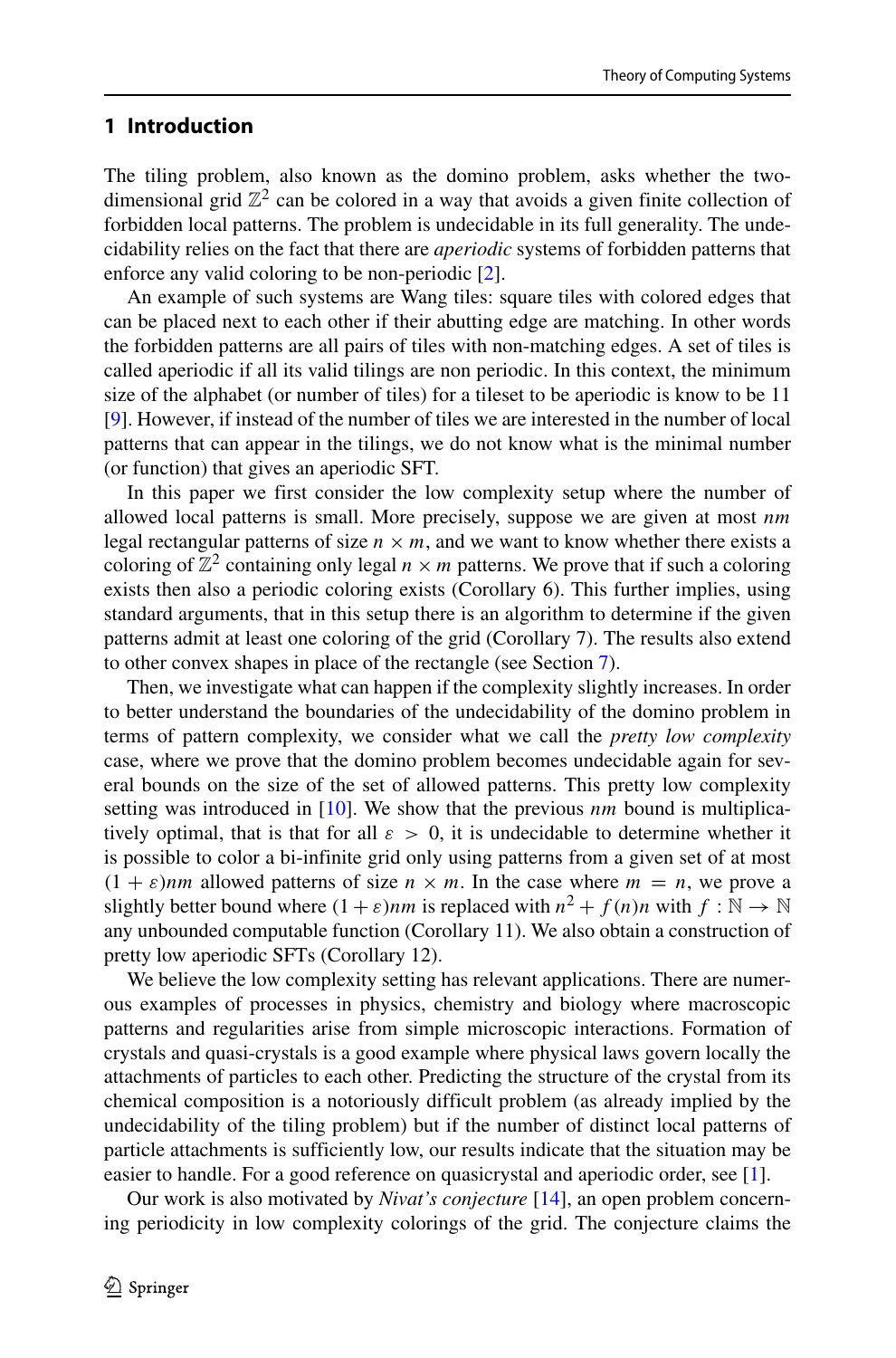following: if a coloring of  $\mathbb{Z}^2$  is such that, for some  $n, m \in \mathbb{N}$ , the number of distinct  $n \times m$  patterns is at most *nm*, then the coloring is necessarily periodic in some direction. If true, this conjecture directly implies a strong form of our periodicity result: in the low complexity setting, not only a coloring exists that is periodic, but in fact all valid colorings are periodic. Our contribution to Nivat's conjecture is that we show that under the hypotheses of the conjecture, the coloring must contain arbitrarily large periodic regions (Theorem 5).

## **2 Preliminaries**

We denote  $[n, m] = \{n, n+1, \ldots, m\}$  for integers  $n \leq m$ , and for any positive integer *n* we set  $\llbracket n \rrbracket = \llbracket 0, n-1 \rrbracket$ . We index the columns and rows of the  $n \times m$  rectangle  $[n] \times [m]$  by 0, ...,  $n-1$  and 0, ...,  $m-1$ , respectively. The  $n \times m$  rectangle at position  $\mathbf{u} \in \mathbb{Z}^2$  of the two-dimensional grid is  $\mathbf{u} + [\![n]\!] \times [\![m]\!] \subseteq \mathbb{Z}^2$ .

Let *A* be a finite alphabet. A coloring  $c \in A^{\mathbb{Z}^2}$  of the two-dimensional grid  $\mathbb{Z}^2$  with elements of *A* is called a (two-dimensional) *configuration*. We use the notation *c***<sup>n</sup>** for the color  $c(\mathbf{n}) \in A$  of cell  $\mathbf{n} \in \mathbb{Z}^2$ . For any  $\mathbf{t} \in \mathbb{Z}^2$ , the *translation*  $\tau^{\mathbf{t}}: A^{\mathbb{Z}^2} \longrightarrow A^{\mathbb{Z}^2}$ by **t** is defined by  $\tau^{\mathbf{t}}(c)$ **n** =  $c_{\mathbf{n}-\mathbf{t}}$ , for all  $c \in A^{\mathbb{Z}^2}$  and all  $\mathbf{n} \in \mathbb{Z}^2$ . If  $\tau^{\mathbf{t}}(c) = c$  for a non-zero **t** ∈  $\mathbb{Z}^2$ , we say that *c* is *periodic* and that **t** is a *vector of periodicity*. If there are two linearly independent vectors of periodicity then *c* is *two-periodic*, and in this case there are horizontal and vertical vectors of periodicity *(k,* 0*)* and *(*0*, k)* for some  $k > 0$ , and consequently a vector of periodicity in every rational direction.

A *finite pattern* is a coloring  $p \in A^D$  of some finite domain  $D \subset \mathbb{Z}^d$ . For a fixed *D*, we call such *p* also a *D*-pattern. The set  $[p] = {c \in A^{\mathbb{Z}^2} \mid c|_D = p}$  of configurations that contain pattern  $p$  in domain  $D$  is the *cylinder* determined by  $p$ . We say that a pattern  $p$  *appears* in configuration  $c$ , or that  $c$  *contains* pattern  $p$ , if some translate  $\tau^{\mathbf{t}}(c)$  of *c* is in [*p*]. For a fixed finite *D*, the set of *D*-patterns that appear in a configuration *c* is denoted by  $\mathcal{L}_D(c)$ , that is,

$$
\mathcal{L}_D(c) = \left\{ \tau^{\mathbf{t}}(c)|_D \mid \mathbf{t} \in \mathbb{Z}^2 \right\}.
$$

We denote by  $\mathcal{L}(c)$  the set of all finite patterns that appear in  $c$ , i.e., the union of  $\mathcal{L}_D(c)$  over all finite  $D \subseteq \mathbb{Z}^2$ .

We say that *c* has *low complexity* with respect to shape *D* if  $|\mathcal{L}_D(c)| \leq |D|$ , and we call *c* a *low complexity configuration* if it has low complexity with respect to some finite *D*.

**Conjecture** (Maurice Nivat 1997 [\[14\]](#page-23-3)) Let  $c \in A^{\mathbb{Z}^2}$  be a two-dimensional configuration. If *c* has low complexity with respect to some rectangle  $D = [n] \times [m]$  then *c* is periodic.

The analogous claim in dimensions higher than two fails, as does an analogous claim in two dimensions for many shapes other than rectangles [\[6\]](#page-23-4).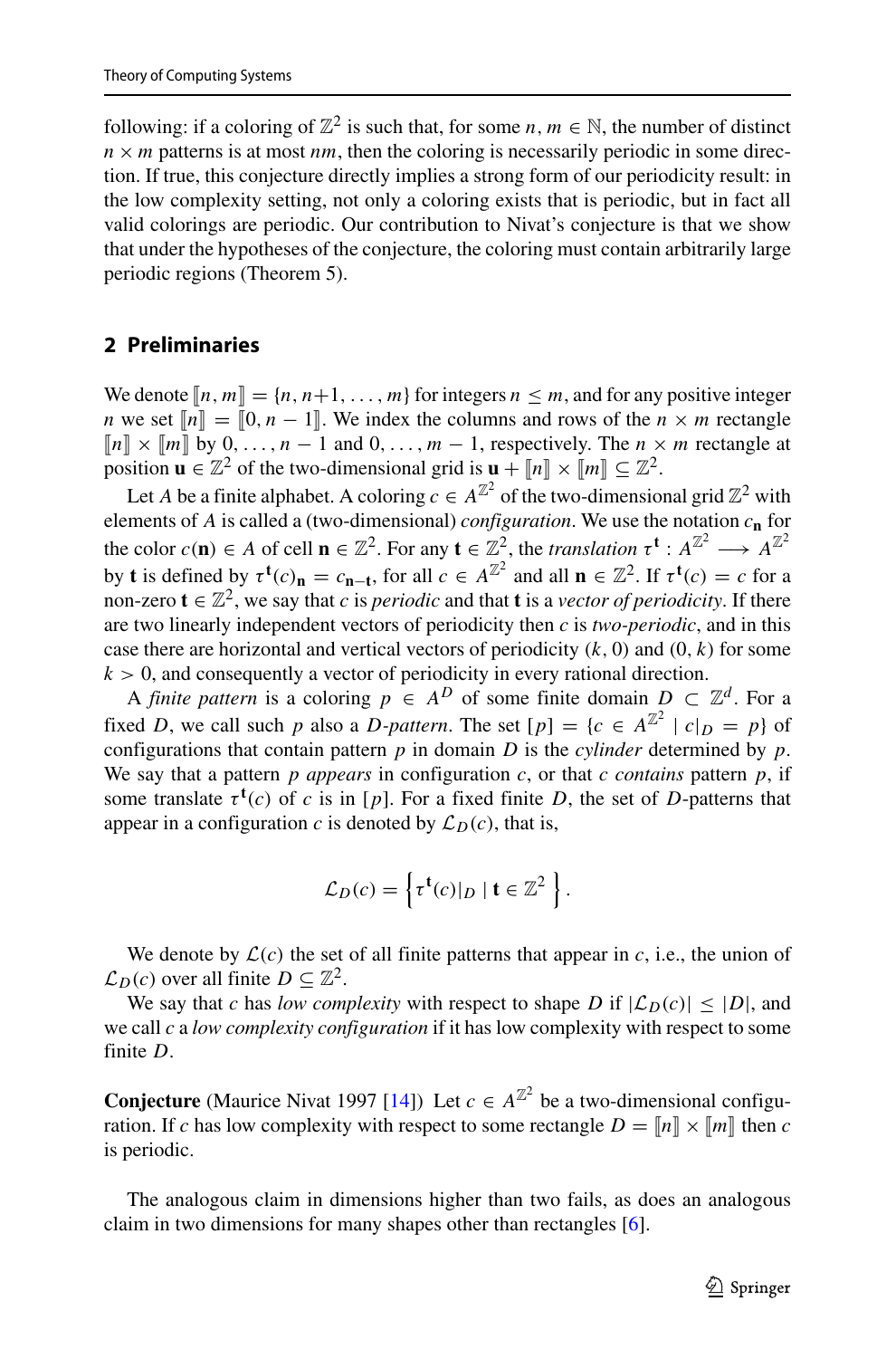#### **2.1 Algebraic Concepts**

Kari and Szabados introduced in [\[13\]](#page-23-5) an algebraic approach to study low complexity configurations. The present paper heavily relies on this technique. In this approach we replace the colors in *A* by distinct integers, so that we assume  $A \subseteq \mathbb{Z}$ . We then express a configuration  $c \in A^{\mathbb{Z}^2}$  as a formal power series  $c(x, y)$  over two variables *x* and *y* in which the coefficient of monomial  $x^i y^j$  is  $c_{i,j}$ , for all *i*,  $j \in \mathbb{Z}$ . Note that the exponents of the variables range from  $-\infty$  to  $+\infty$ . Note also that variables *x* and *y* in our power series and polynomials are treated only as "position indicators": in this work we never plug in any values to the variables. In the following, polynomials may have negative powers of variables, that is, the polynomials we consider here and in the following are Laurent polynomials. Let us denote by  $\mathbb{Z}[x^{\pm 1}, y^{\pm 1}]$  and  $\mathbb{Z}\left[\left[x^{\pm1}, y^{\pm1}\right]\right]$  the sets of such polynomials and power series, respectively. We call a power series  $c \in \mathbb{Z} \left[ \left[ x^{\pm 1}, y^{\pm 1} \right] \right]$  *finitary* if its coefficients take only finitely many different values. Since we color the grid using finitely many colors, configurations are identified with finitary power series.

Multiplying a configuration  $c \in \mathbb{Z}[[x^{\pm 1}, y^{\pm 1}]]$  by a monomial corresponds to translating it, and the periodicity of the configuration by vector  $\mathbf{t} = (n, m)$  is then equivalent to  $(x^n y^m - 1) c = 0$ , the zero power series. More generally, we say that a polynomial  $f \in \mathbb{Z}[x^{\pm 1}, y^{\pm 1}]$  *annihilates* power series *c* if the formal product  $fc$  is the zero power series.

The set of polynomials that annihilates a power series is a Laurent polynomial ideal, and is denoted by

$$
Ann(c) = \left\{ f \in \mathbb{Z} \left[ x^{\pm 1}, y^{\pm 1} \right] \mid fc = 0 \right\}.
$$

It was observed in [\[13\]](#page-23-5) that if a configuration has low complexity with respect to some shape *D* then it is annihilated by some non-zero polynomial  $f \neq 0$ .

**Lemma 1** [\[13\]](#page-23-5) *Let*  $c \in \mathbb{Z}[[x^{\pm 1}, y^{\pm 1}]]$  *be a low complexity configuration. Then Ann(c) contains a non-zero polynomial.*

One of the main results of  $[13]$  states that if a configuration *c* is annihilated by a non-zero polynomial then it has annihilators of particularly nice form:

**Theorem 2** [\[13\]](#page-23-5) *Let*  $c \in \mathbb{Z}[[x^{\pm 1}, y^{\pm 1}]]$  *be a configuration (a finitary power series) annihilated by some non-zero polynomial. Then there exist pairwise linearly independent*  $(i_1, j_1), \ldots, (i_m, j_m) \in \mathbb{Z}^2$  *such that* 

$$
(x^{i_1}y^{j_1}-1)\cdots(x^{i_m}y^{j_m}-1)\in Ann(c).
$$

Note that both Lemma 1 and Theorem 2 were proved in [\[13\]](#page-23-5) for configurations  $c \in A^{\mathbb{Z}^d}$  in arbitrary dimension *d*. In this work we only deal with two-dimensional configurations, so above we stated these results for  $d = 2$ .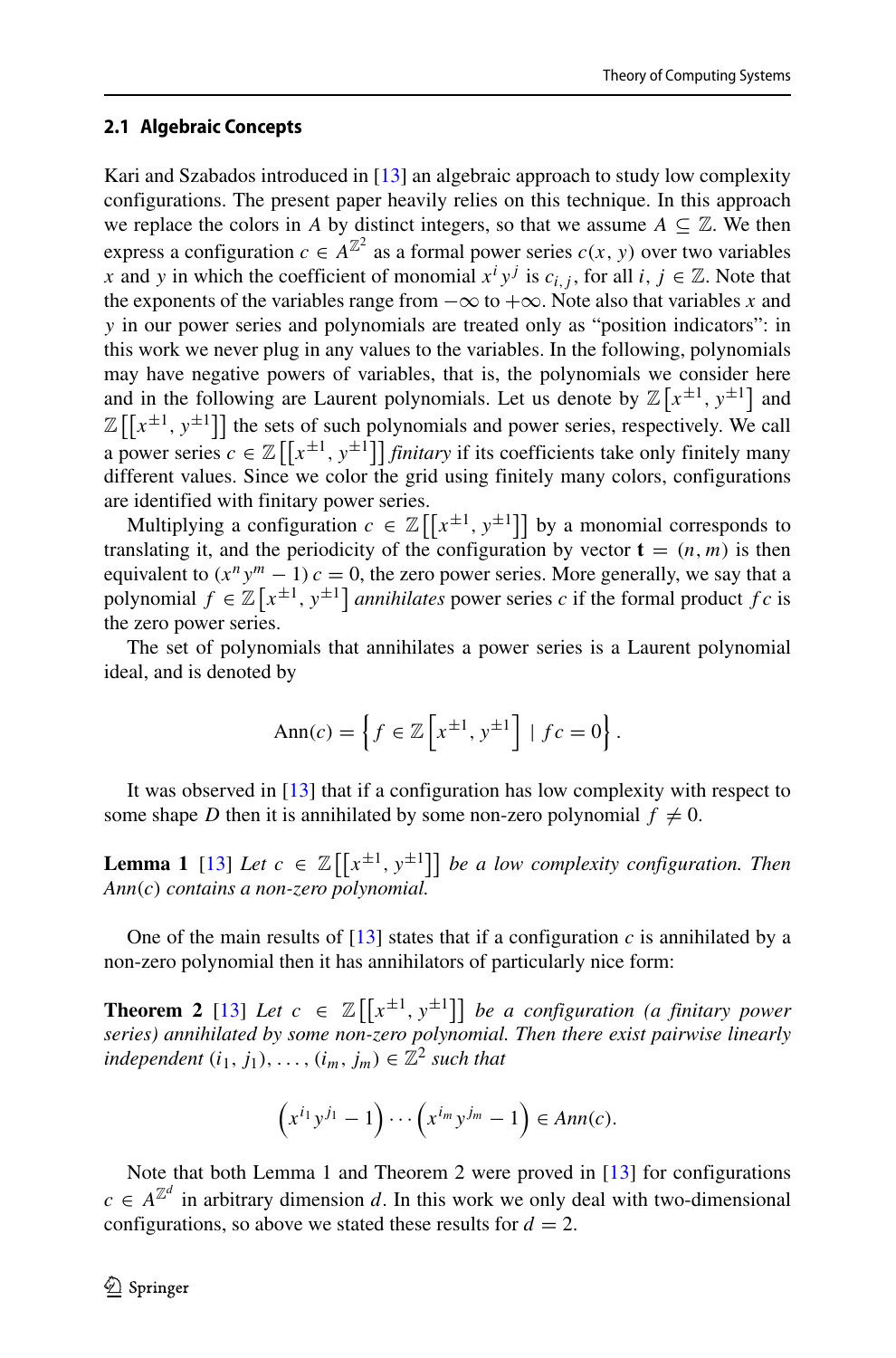If  $X \subseteq A^{\mathbb{Z}^2}$  is a set of configurations, we denote by Ann(X) the set of Laurent polynomials that annihilate all elements of *X*. We call Ann*(X)* the annihilator ideal of *X*.

### <span id="page-4-0"></span>**2.2 Dynamical Systems Concepts**

Cylinders [p] are a base of a compact topology on  $A^{\mathbb{Z}^2}$ , namely the product of discrete topologies on *A*. See, for example, the first few pages of [\[7\]](#page-23-6). The topology is equivalently defined by a metric on  $A^{\mathbb{Z}^2}$  where two configurations are close to each other if they agree with each other on a large region around cell **0**.

A subset *X* of  $A^{\mathbb{Z}^2}$  is a *subshift* if it is closed in the topology and closed under translations. Equivalently, every configuration  $c$  that is not in  $X$  contains a finite pattern  $p$  that prevents it from being in  $X$ : no configuration that contains  $p$  is in  $X$ . We can then define subshifts using forbidden patterns as well: for a set *F* of finite patterns, define

$$
X_F = \left\{ c \in A^{\mathbb{Z}^2} \mid \mathcal{L}(c) \cap F = \emptyset \right\},\
$$

the set of configurations that avoid all patterns in  $F$ . A set  $X_F$  is a subshift, and every subshift is  $X_F$  for some F. If  $X = X_F$  for some finite F then X is a *subshift of finite type* (SFT). For a subshift  $X \subseteq A^{\mathbb{Z}^2}$  we denote by  $\mathcal{L}_D(X) = \bigcup_{c \in X} \mathcal{L}_D(c)$ and  $\mathcal{L}(X) = \bigcup_{c \in X} \mathcal{L}(c)$  the sets of *D*-patterns and all finite patterns that appear in elements of *X*, respectively. Set  $\mathcal{L}(X)$  is called the *language* of the subshift.

Subshifts of finite type can be defined in terms of *allowed patterns* as well. To do so we fix a finite domain  $D \subseteq \mathbb{Z}^2$ , and take a set  $P \subseteq A^D$  of allowed patterns with domain *D*. Forbidding all other *D*-patterns yields the SFT

$$
\mathcal{V}(P) = X_{A^D \setminus P} = \left\{ c \in A^{\mathbb{Z}^2} \mid \mathcal{L}_D(c) \subseteq P \right\},\
$$

the set of configurations whose *D*-patterns are among *P*. We call elements of  $V(P)$ *valid configurations* for *P*.

We call an SFT *aperiodic* if it is non-empty but does not contain any periodic configurations.

The *tiling problem* (aka the domino problem) is the decision problem that asks whether a given SFT is empty, that is, whether there exists a configuration avoiding a given finite collection *P* of forbidden finite patterns. Usually this question is asked in terms of so-called Wang tiles, but our formulation is equivalent. The tiling problem is undecidable [\[2\]](#page-22-0). An SFT is called *aperiodic* if it is non-empty but does not contain any periodic configurations. It is significant that aperiodic SFTs exist [\[2\]](#page-22-0), and in fact they must exist because of the undecidability of the tiling problem [\[19\]](#page-23-7). We recall the reason for this fact in the proof of Corollary 7. It is also worth noting that a two-dimensional SFT that contains a periodic configuration must also contain a two-periodic configuration [\[15\]](#page-23-8).

Convergence of a sequence  $c^{(1)}$ ,  $c^{(2)}$ ,  $\dots$  of configurations to a configuration *c* in our topology has the following simple meaning: For every cell  $\mathbf{n} \in \mathbb{Z}^2$  we must have  $c_{\bf n}^{(i)} = c_{\bf n}$  for all sufficiently large *i*. As usual, we denote then  $c = \lim_{i \to \infty} c_{i}^{(i)}$ . Note that if all  $c^{(i)}$  are in a subshift *X*, so is the limit. Compactness of space  $A^{\mathbb{Z}^2}$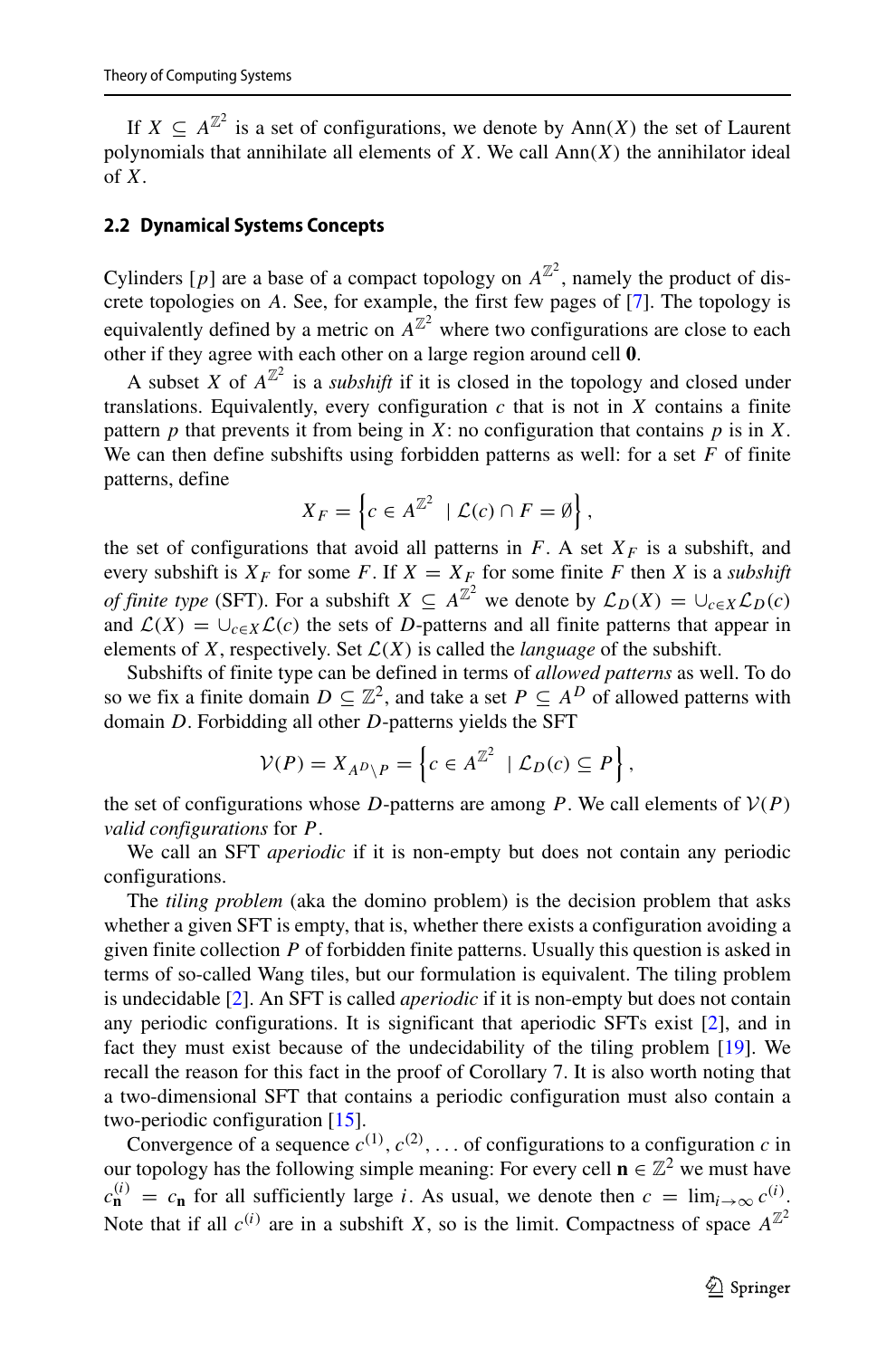means that every sequence has a converging subsequence. In the proof of Theorem 4 in Section [4](#page-10-0) we frequently use this fact and extract converging subsequences from sequences of configurations.

The *orbit* of configuration *c* is the set  $\mathcal{O}(c) = \{ \tau^{\mathbf{t}}(c) \mid \mathbf{t} \in \mathbb{Z}^2 \}$  that contains all translates of *c*. The *orbit closure*  $\overline{\mathcal{O}(c)}$  of *c* is the topological closure of the orbit  $\mathcal{O}(c)$ . It is a subshift, and in fact it is the intersection of all subshifts that contain *c*. The orbit closure  $\overline{\mathcal{O}(c)}$  can hence be called the subshift generated by *c*. In terms of finite patterns,  $c' \in \overline{\mathcal{O}(c)}$  if and only if every finite pattern that appears in  $c'$  appears also in  $c. \overline{\mathcal{O}(c)}$  can be seen as the subshift containing all the translates of *c* (its orbit) and all the limits of those translates. Thus it can be different of  $\mathcal{O}(c)$ : if *c* is the configuration that with a black cell at the origin and white everywhere else, all the configurations of its orbit will contain a black cell, but at different positions; however its orbit closure contains the configuration with only white cells, as it is a limit of translations of *c*.

A configuration *c* is called *uniformly recurrent* if for every  $c' \in \mathcal{O}(c)$  we have  $\mathcal{O}(c') = \mathcal{O}(c)$ . This is equivalent to  $\mathcal{O}(c)$  being a *minimal subshift* in the sense that it has no proper non-empty subshifts inside it. A classical result by Birkhoff [\[4\]](#page-23-9) implies that every non-empty subshift contains a minimal subshift, so there is a uniformly recurrent configuration in every non-empty subshift.

We use the notation  $\langle \mathbf{x}, \mathbf{y} \rangle$  for the inner product of vectors  $\mathbf{x}, \mathbf{y} \in \mathbb{Z}^2$ . For a nonzero vector  $\mathbf{u} \in \mathbb{Z}^2 \setminus \{0\}$  we denote

$$
H_{\mathbf{u}} = \left\{ \mathbf{x} \in \mathbb{Z}^2 \mid \langle \mathbf{x}, \mathbf{u} \rangle < 0 \right\}
$$

for the discrete *half plane* in direction **u**. See Fig. [1\(](#page-5-0)a) for an illustration. A subshift *X* is *deterministic* in direction **u** if for all *c*,  $c' \in X$ 

$$
c|_{H_{\mathbf{u}}}=c'|_{H_{\mathbf{u}}}\Longrightarrow c=c',
$$

that is, if the contents of a configuration in the half plane  $H<sub>u</sub>$  uniquely determines the contents in the rest of the cells. Note that it is enough to verify that the value  $c_0$  on

<span id="page-5-0"></span>

**Fig. 1** Discrete regions determined by vector  $\mathbf{u} = (-1, 2)$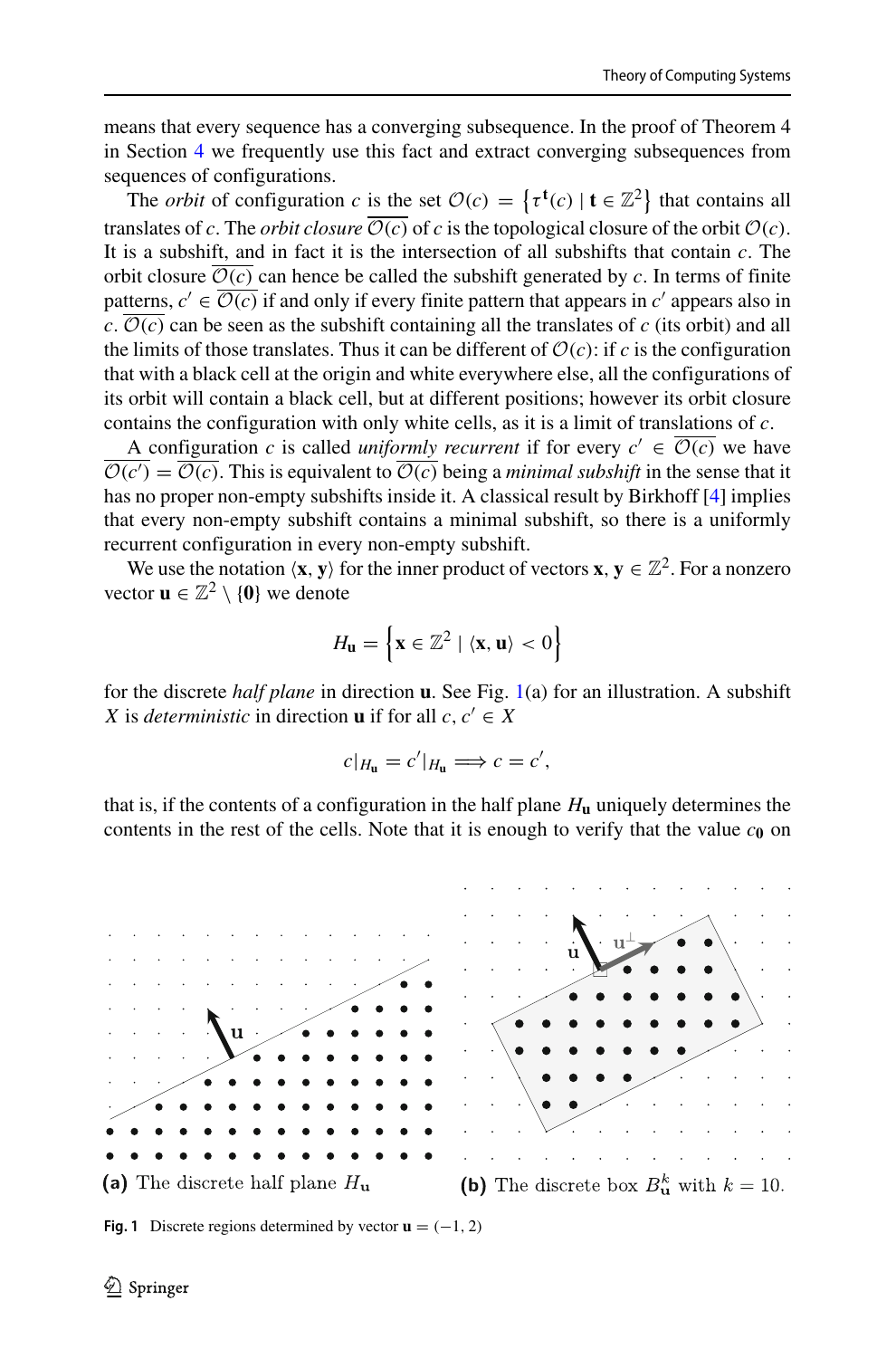the boundary of the half plane is uniquely determined. Indeed, if  $c|_{H_u}$  uniquely determines the line at its boundary, it is also true for all the translations of *c*, so the next line is also uniquely determined. By repeating this process the whole configuration is determined by  $c|_{H_u}$ . Moreover, by compactness, determinism in direction **u** implies that there is a finite number *k* such that already the contents of a configuration in the discrete box

$$
B_{\mathbf{u}}^k = \left\{ \mathbf{x} \in \mathbb{Z}^2 \mid -k < \langle \mathbf{x}, \mathbf{u} \rangle < 0 \text{ and } -k < \langle \mathbf{x}, \mathbf{u}^\perp \rangle < k \right\}
$$

are enough to uniquely determine the contents in cell **0**, where we denote by  $\mathbf{u}^{\perp}$  a vector that is orthogonal to **u** and has the same length as **u**, e.g.,  $(n, m)^{\perp} = (m, -n)$ . See Fig. [1\(](#page-5-0)b) for an illustration.

If *X* is deterministic in directions **u** and −**u** we say that **u** is a direction of *twosided* determinism. If *X* is deterministic in direction **u** but not in direction −**u** we say that **u** is a direction of *one-sided* determinism. Directions of two-sided determinism correspond to directions of expansivity in the symbolic dynamics literature. If *X* is not deterministic in direction **u** we call **u** a *direction of non-determinism*. Finally, note that the concept of determinism in direction **u** only depends on the orientation of vector **u** and not on its magnitude.

#### **2.3 Wang Tiles**

Two-dimensional SFTs are commonly studied in terms of *Wang tiles*, and the first aperiodic SFTs were constructed and the undecidability of the domino problem was originality proved in the Wang tile formalism. A Wang tile is a unit square tile with colored edges, represented as a 4-tuple

$$
a = (a_{\uparrow}, a_{\rightarrow}, a_{\downarrow}, a_{\leftarrow}) \in C^4
$$

of colors of the north, the east, the south and the west edges of the tile, respectively, where *C* is a set of colors. (See Fig. [2.](#page-6-0)) A Wang tile set *T* is a finite set of Wang tiles. A Wang tile set *T* defines a subshift of  $T^{\mathbb{Z}^2}$ , where forbidden patterns are all the dominoes of two tiles that do not have the same color on their abutting edges. We

<span id="page-6-0"></span>**Fig. 2** A Wang tile  $a = (a_{\uparrow}, a_{\rightarrow}, a_{\downarrow}, a_{\leftarrow})$ 

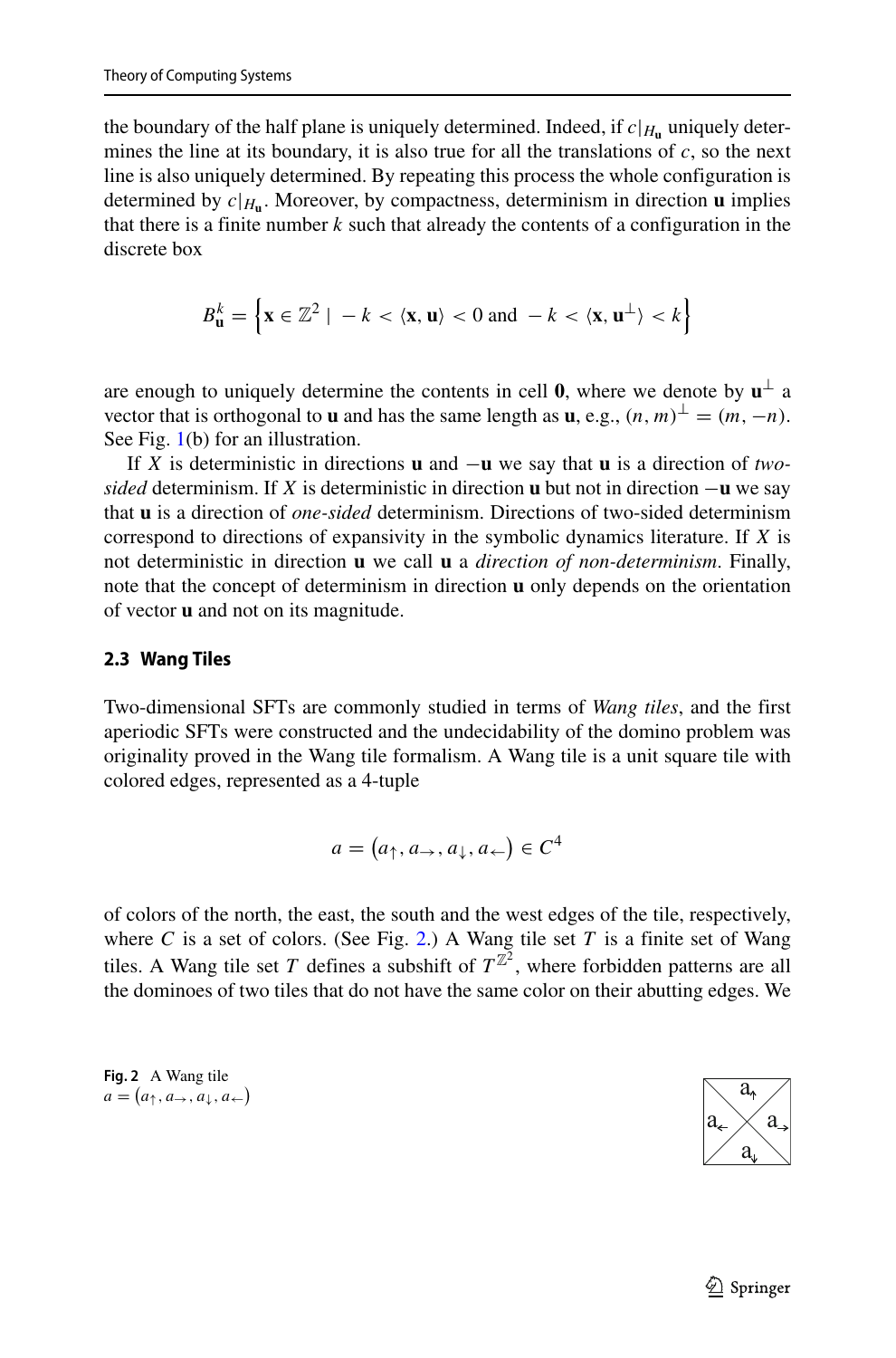say that a configuration  $c \in T^{\mathbb{Z}^2}$  is correctly tiled at position  $(i, j) \in \mathbb{Z}^2$  if  $c(i, j)$ matches with its four neighbors on the abutting edges so that

$$
c(i, j)_{\uparrow} = c(i, j + 1)_{\downarrow},
$$
  
\n
$$
c(i, j)_{\downarrow} = c(i, j - 1)_{\uparrow},
$$
  
\n
$$
c(i, j)_{\rightarrow} = c(i + 1, j)_{\leftarrow},
$$
  
\n
$$
c(i, j)_{\leftarrow} = c(i - 1, j)_{\rightarrow}.
$$

Otherwise there is a tiling error at position *(i, j )*. We let

$$
\mathcal{V}(T) = \left\{ c \in T^{\mathbb{Z}^2} \mid c \text{ is correctly tilted at every position } \mathbf{u} \in \mathbb{Z}^2 \right\}
$$

be the set of valid tilings by tile set *T*. Clearly  $V(T)$  is an SFT, and in fact any given set  $P \subseteq A^D$  of allowed patterns can be effectively converted into an equivalent Wang tile set *T* so that  $V(T)$  and  $V(P)$  are conjugate, i.e., homeomorphic under a translation invariant homeomorphism. In this sense Wang tiles capture the entire complexity of two-dimensional subshifts of finite type. Note that we use the same notation  $V(T)$  and  $V(P)$  for the sets of valid tilings by a Wang tile set *T* and of valid configurations under allowed patterns *P*, respectively. This should not cause any confusion since it is always clear from the context whether we are talking about Wang tiles or allowed patterns.

The *cartesian product*  $T_1 \times T_2 \subseteq (C_1 \times C_2)^4$  of Wang tile sets  $T_1 \subseteq C_1^4$ and  $T_2 \subseteq C_2^4$  is the Wang tile set that contains for all  $(a_1, a_-, a_+, a_+) \in T_1$ and  $(b_1, b_-, b_+, b_+) \in T_2$  the tile  $((a_1, b_1), (a_+, b_+), (a_1, b_1), (a_+, b_+))$ . The "sandwich" tiles in  $T_1 \times T_2$  have hence two layers that tile the plane independently according to  $T_1$  and  $T_2$ , respectively.

The results reported below are based on Berger's theorem, stating in the Wang tile formalism the existence of aperiodic SFTs and the undecidability of the domino problem.

- **Theorem 3** (R. Berger [\[2\]](#page-22-0)) (a) *There exists a Wang tile set T that is aperiodic, that is, such that*  $V(T)$  *is non-empty but does not contain any periodic configurations.*
- (b) It is undecidable to determine for a given Wang tile set  $T$  whether  $V(T)$  is empty *or not.*

## **3 Our Results**

In this section, we sum up our main results, and the proofs will be given in later sections

**Theorem 4** *Let c be a two-dimensional configuration that has a non-trivial annihilator. Then* O*(c) contains a configuration c such that* O*(c ) has no direction of one-sided determinism.*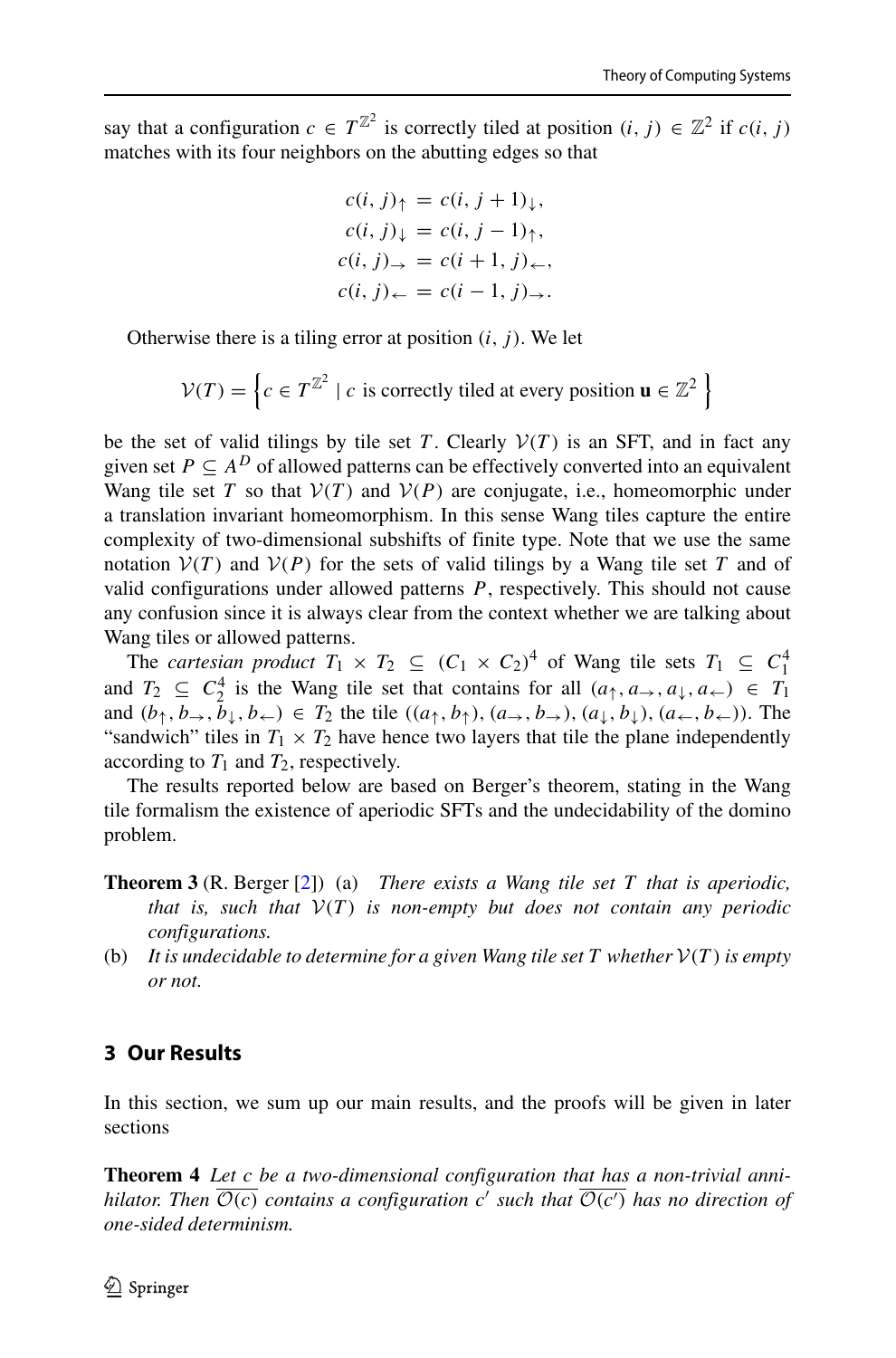From this result, using a technique by Cyr and Kra [\[8\]](#page-23-10), we then obtain the second main result, stating that under the hypotheses of Nivat's conjecture, a configuration contains arbitrarily large periodic regions.

**Theorem 5** *Let c be a two-dimensional configuration that has low complexity with respect to a rectangle. Then*  $\overline{\mathcal{O}(c)}$  *contains a periodic configuration.* 

These two theorems are proved in Sections [4](#page-10-0) and [5,](#page-14-0) respectively. But let us first demonstrate how these results imply relevant corollaries. First we consider SFTs defined in terms of allowed rectangular patterns. Let  $D = \llbracket n \rrbracket \times \llbracket m \rrbracket$  for some  $m, n \in$ N.

**Corollary 6** *Let*  $P \subseteq A^D$  *be a set of D-patterns over alphabet A.* If  $|P| \le nm$  *and*  $V(P) \neq \emptyset$  *then*  $V(P)$  *contains a periodic configuration.* 

*Proof* Let *c* ∈  $V(P)$  be arbitrary. By Theorem 5 then,  $\overline{O(c)} \subseteq V(P)$  contains a periodic configuration. periodic configuration.

**Corollary 7** *There is an algorithm that, given as input a set of D-patterns over a finite alphabet, with*  $|P| \le nm$ *, determines whether*  $V(P) \neq \emptyset$ *.* 

*Proof* This is a classical argumentation by H. Wang [\[19\]](#page-23-7): there is a semi-algorithm to test if a given SFT is empty, and there is a semi-algorithm to test if a given SFT contains a periodic configuration. Let us denote  $P \subseteq A^D$  the set of *D*-patterns given as input. Since  $V(P)$  is an SFT, we can execute both of these semi-algorithms on  $V(P)$ . By Corollary 6, if  $V(P) \neq \emptyset$  then  $V(P)$  contains a periodic configuration.<br>Hence, exactly one of these two semi-algorithms will return a positive answer. Hence, exactly one of these two semi-algorithms will return a positive answer.

The next corollary solves Nivat's conjecture for uniformly recurrent configurations.

**Corollary 8** *A uniformly recurrent configuration c that has low complexity with respect to a rectangle is periodic.*

*Proof* Because *c* has low complexity with respect to a rectangle then by Theorem 5 there is a periodic configuration  $c' \in \mathcal{O}(c)$ . Because  $\mathcal{O}(c')$  contains only translates and limits of translates of *c'*, all configurations in  $\mathcal{O}(c')$  are periodic. Finally, because *c* is uniformly recurrent we have  $O(c) = O(c')$ , which implies that all elements of  $\overline{\mathcal{O}(c)}$ , including *c* itself, are periodic.  $\Box$ 

In Section [7](#page-21-0) we briefly argue that all of these results remain true if the  $n \times m$ rectangle is replaced by any convex discrete shape.

Our third main result shows that we are able to encode any set of Wang tiles into a pretty low complexity SFT.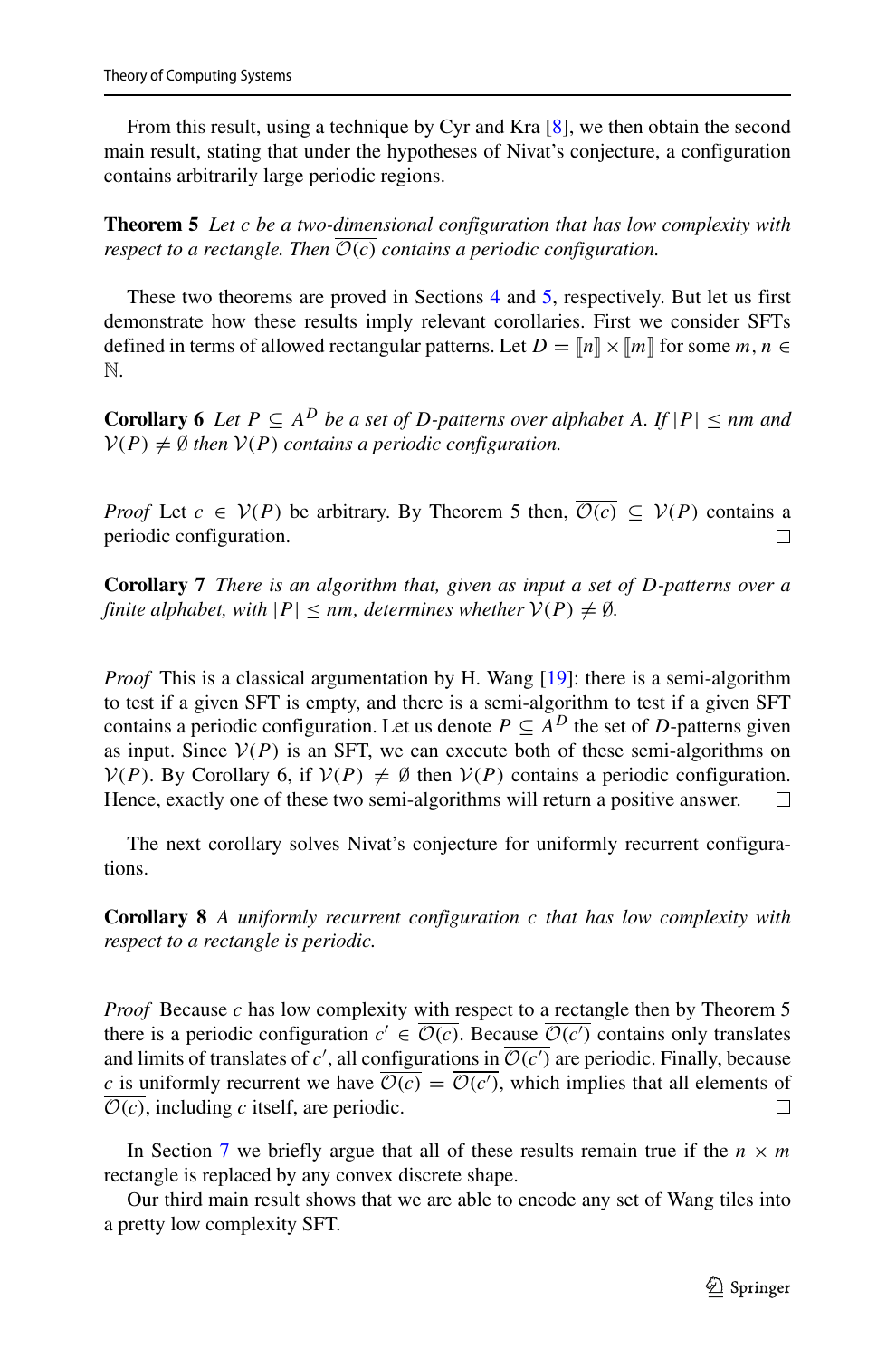**Theorem 9** *Let T be a given Wang tile set. One can effectively find positive integers N* and *k* such that for the given *T* and for any given  $n \geq N$  and  $m \geq 2$  one can *effectively construct a set*  $P$  *of binary rectangular patterns of size*  $n \times m$  *such that the cardinality of P is at most*  $nm + k(n + m)$  *and*  $V(P)$  *contains a (periodic) tiling if and only if* V*(T ) contains a (periodic, resp.) configuration.*

As a consequence, we are able to prove bounds on the complexity of SFTs for which the domino problem is undecidable.

**Corollary 10** *Let*  $f : \mathbb{N} \longrightarrow \mathbb{N}$  *be a computable function,*  $f \notin \mathcal{O}(1)$ *. The following problem is undecidable for any fixed*  $m > 2$ *: Given <i>n* and *a set P of at most nm* + *f* (*n*)*n binary rectangular patterns of size*  $n \times m$ *, is*  $V(P)$  *empty* ?

*Proof* We many-one reduce the domino problem. Let *T* be any given set of Wang tiles. Compute constants *N* and *k* of Theorem 9. For  $n = N, N + 1, N + 2, \ldots$ compute  $f(n)$  until number  $n \geq N$  is found such that  $f(n) \geq k + km/n$ . Because  $f \notin \mathcal{O}(1)$  such *n* exists. Using Theorem 9 construct a set *P* of at most  $nm + k(n + 1)$ *m*)  $\leq$  *nm* + *f*(*n*)*n* binary patterns of size *n* × *m*. By Theorem 9 tiles *T* admit a valid tiling if and only if  $V(P)$  is non-empty. tiling if and only if  $V(P)$  is non-empty.

Corollary 10 is stated for thin blocks of constant height *m*. It is also worth to consider fat blocks, e.g., of square shape. By the analogous proof, using  $m = n$ instead of constant *m* we obtain the following result where the additive term is almost linear in *n*.

**Corollary 11** *Let*  $f : \mathbb{N} \longrightarrow \mathbb{N}$  *be a computable function,*  $f \notin \mathcal{O}(1)$ *. The following problem is undecidable: Given n and a set P of at most*  $n^2 + f(n)n$  *binary square patterns of size*  $n \times n$ *, is*  $V(P)$  *empty* ?

*Proof* We proceed as in the proof of Corollary 10, except that we choose *n* such that  $f(n) \geq 2k$ . By Theorem 9 we can effectively construct a set P of at most  $n^2 + k(n+n) \le n^2 + f(n)n$  binary patterns of size  $n \times n$  such that  $V(P)$  is non-empty if and only if T admits a valid tiling if and only if *T* admits a valid tiling.

In particular, for any real number  $\varepsilon > 0$  it is undecidable if a given set *P* of at most  $(1 + \varepsilon)n^2$  square patterns of size  $n \times n$  admit a valid configuration.

As usual, undecidability comes together with aperiodicity. We obtain pretty low complexity aperiodic SFTs.

**Corollary 12** *Let*  $f : \mathbb{N} \longrightarrow \mathbb{N}$  *be a function,*  $f \notin \mathcal{O}(1)$ *. There exists n and an aperiodic SFT*  $V(P)$  *where P consists of at most*  $n^2 + f(n)n$  *binary square patterns of size*  $n \times n$ *. Also, for every fixed height*  $m \geq 2$ *, there exists a width n* and an *aperiodic SFT* V*(P ) where P consists of at most nm* + *f (n)n binary rectangular patterns of size*  $n \times m$ *.*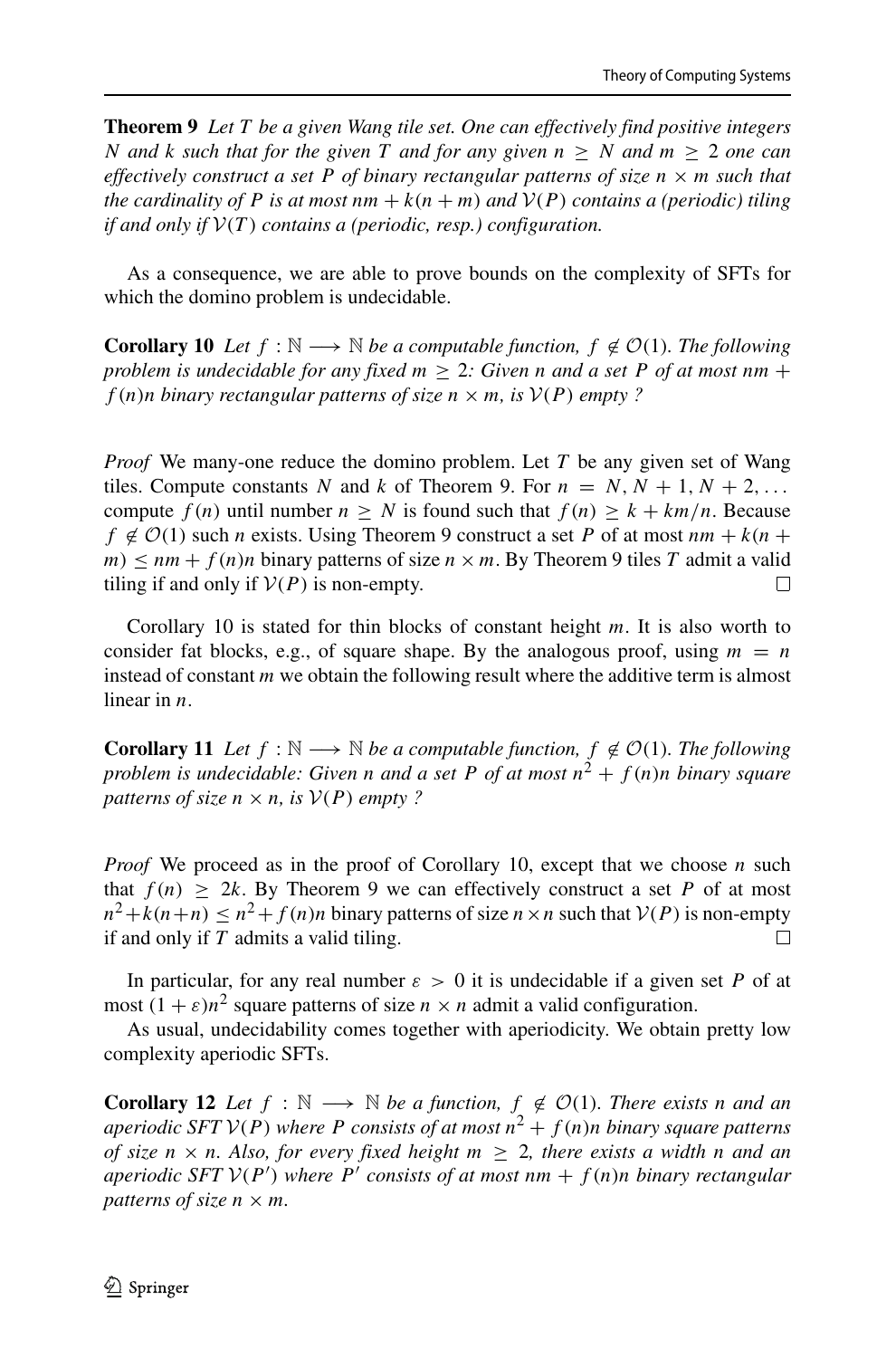*Proof* Let *T* be an aperiodic Wang tile set. Let *N* and *k* be as in Theorem 9, and let  $n \in \mathbb{N}$  be such that  $f(n) \geq 2k$ . By Theorem 9 there is a collection *P* of at most  $n^2 + k(n+n) \le n^2 + f(n)n$  binary  $n \times n$  patterns such that  $V(P)$  is aperiodic. For fixed *m* choosing *n* such that  $f(n) \ge k + km/n$  gives *P'* in the second claim fixed *m*, choosing *n* such that  $f(n) \geq k + km/n$  gives *P'* in the second claim.

#### <span id="page-10-0"></span>**4 Removing One-sided Determinism**

In this section we prove Theorem 4 by showing how we can "remove" one-sided directions of determinism from subshifts with annihilators.

Let *c* be a configuration over alphabet  $A \subseteq \mathbb{Z}$  that has a non-trivial annihilator. By Theorem 2 it has then an annihilator  $\phi_1 \cdots \phi_m$  where each  $\phi_i$  is of the form

<span id="page-10-1"></span>
$$
\phi_i = x^{n_i} y^{m_i} - 1 \text{ for some } \mathbf{v}_i = (n_i, m_i) \in \mathbb{Z}^2. \tag{1}
$$

Moreover, vectors  $\mathbf{v}_i$  can be chosen pairwise linearly independent, that is, in different directions. If  $m = 0$  it means that  $c = 0$ , therefore we may assume  $m > 1$ .

Denote  $X = \overline{\mathcal{O}(c)}$ , the subshift generated by *c*. A polynomial that annihilates *c* annihilates all elements of *X*, because they only have local patterns that already appear in *c*. It is easy to see that *X* can only be non-deterministic in a direction that is perpendicular to one of the directions  $\mathbf{v}_i$  of the polynomials  $\phi_i$ :

**Proposition 13** *Let c be a configuration annihilated by*  $\phi_1 \cdots \phi_m$  *where each*  $\phi_i$  *is of the form* [\(1\)](#page-10-1)*. Let*  $\mathbf{u} \in \mathbb{Z}^2$  *be a direction that is not perpendicular to*  $\mathbf{v}_i$  *for any i* ∈ {1, ..., *m*}*. Then*  $X = \overline{O(c)}$  *is deterministic in direction* **u***.* 

*Proof* Suppose *X* is not deterministic in direction **u**. By definition, there exist *d*, *e* ∈ *X* such that  $d \neq e$  but  $d|_{H_{\mathbf{u}}} = e|_{H_{\mathbf{u}}}$ . Denote  $\Delta = d - e$ . Because  $\Delta \neq 0$  but  $\phi_1 \cdots \phi_m \cdot \Delta = 0$ , for some *i* we have  $\phi_1 \cdots \phi_{i-1} \cdot \Delta \neq 0$  and  $\phi_1 \cdots \phi_i \cdot \Delta = 0$ . Denote  $\Delta' = \phi_1 \cdots \phi_{i-1} \cdot \Delta$ . Because  $\phi_i \cdot \Delta' = 0$ , configuration  $\Delta'$  is periodic in direction  $\mathbf{v}_i$ . But because  $\Delta$  is zero in the half plane  $H_{\mathbf{u}}$ , also  $\Delta'$  is zero in some translate  $H' = H_{\mathbf{u}} - \mathbf{t}$  of the half plane. Since the periodicity vector  $\mathbf{v}_i$  of  $\Delta'$  is not perpendicular to  $\mathbf{u}$ , the periodicity transmits the values 0 from the region  $H'$  to the entire  $\mathbb{Z}^2$ . Hence  $\Delta' = 0$ , a contradiction.  $\Box$ 

Let  $\mathbf{u} \in \mathbb{Z}^2$  be a one-sided direction of determinism of *X*. In other words, **u** is a direction of determinism but −**u** is not. By the proposition above, **u** is perpendicular to some  $\mathbf{v}_i$ . Without loss of generality, we may assume  $i = 1$ . We denote  $\phi = \phi_1$  and  $\mathbf{v} = \mathbf{v}_1$ .

Let *k* be such that the contents of the discrete box  $B = B_{\mathbf{u}}^k$  determine the content of cell **0**, that is, for  $d, e \in X$ 

<span id="page-10-2"></span>
$$
d|_B = e|_B \Longrightarrow d_0 = e_0. \tag{2}
$$

As pointed out in Section [2.2,](#page-4-0) any sufficiently large *k* can be used. We can choose *k* so that  $k > |\langle u^\perp, v \rangle|$ . To shorten notations, let us also denote  $H = H_{-n}$ .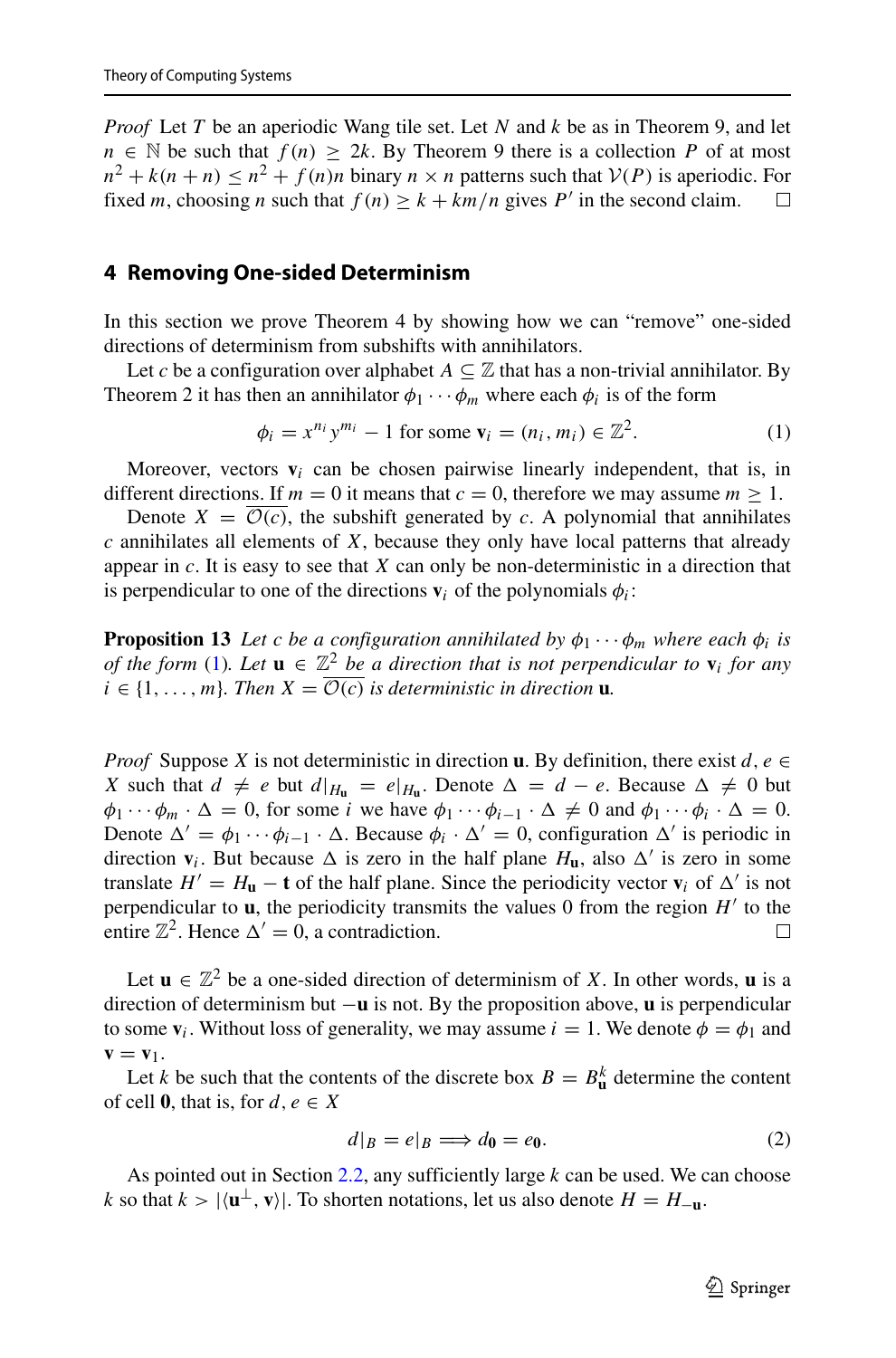**Lemma 14** *For any*  $d, e \in X$  *such that*  $\phi d = \phi e$  *holds:* 

$$
d|_B = e|_B \Longrightarrow d|_H = e|_H.
$$

*Proof* Let *d*,  $e \in X$  be such that  $\phi d = \phi e$  and  $d|_B = e|_B$ . Denote  $\Delta = d - e$ . Then  $\phi \Delta = 0$  and  $\Delta | B = 0$ . Property  $\phi \Delta = 0$  means that  $\Delta$  has periodicity vector **v**, so this periodicity transmits values  $0$  from the region  $B$  to the stripe

$$
S = \bigcup_{i \in \mathbb{Z}} (B + i\mathbf{v}) = \left\{ \mathbf{x} \in \mathbb{Z}^2 \mid -k \lt \langle \mathbf{x}, \mathbf{u} \rangle \lt 0 \right\},\
$$

See Fig. [3](#page-11-0) for an illustration of the regions *H*, *B* and *S*. As  $\Delta |_{S} = 0$ , we have that  $d|s = e|s$ . Applying [\(2\)](#page-10-2) on suitable translates of *d* and *e* allows us to conclude that  $d|u = e|u$ .  $d|_H = e|_H$ .

A reason to prove the lemma above is the following corollary, stating that *X* can only contain a bounded number of configurations that have the same product with *φ*:

**Corollary 15** *Let*  $c_1, \ldots, c_n \in X$  *be pairwise distinct. If*  $\phi c_1 = \cdots = \phi c_n$  *then*  $n \leq |A|^{|B|}$ .

*Proof* Let  $H' = H - \mathbf{t}$ , for  $\mathbf{t} \in \mathbb{Z}^2$ , be a translate of the half plane  $H = H_{-\mathbf{u}}$  such that  $c_1, \ldots, c_n$  are pairwise different on  $H'$ . Consider the translated configurations  $d_i = \tau^{\mathbf{t}}(c_i)$ . We have that  $d_i \in X$  are pairwise different on *H* and  $\phi d_1 = \cdots = \phi d_n$ .

<span id="page-11-0"></span>

**Fig. 3** Discrete regions  $H = H_{-\mathbf{u}}$ ,  $B = B_{\mathbf{u}}^k$  and *S* in the proof of Lemma 14. In the illustration  $\mathbf{u} =$  $(-1, 2)$  and  $k = 10$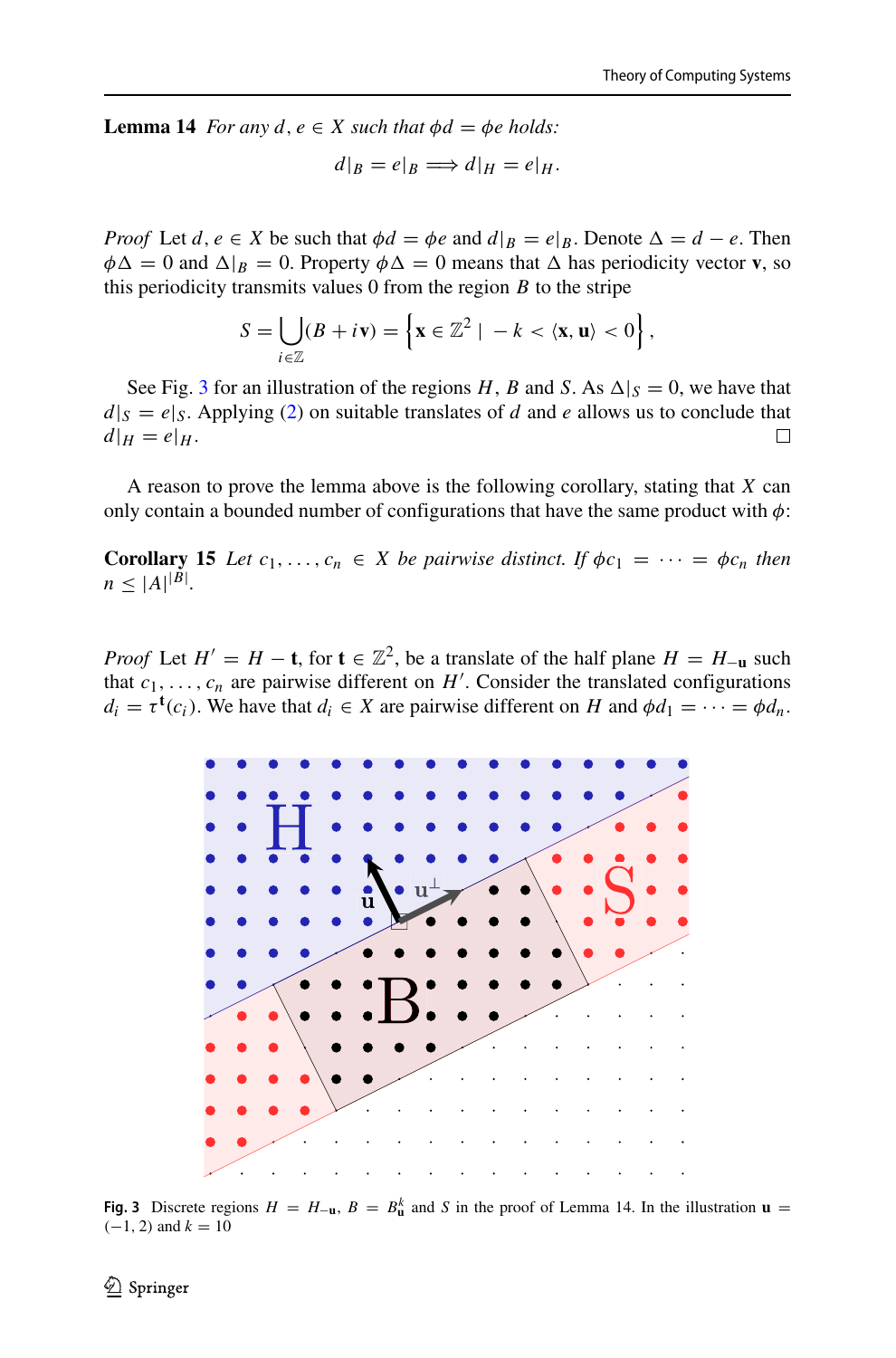By Lemma 14, configurations *di* must be pairwise different on domain *B*. There are only  $|A|^{|B|}$  different patterns in domain *B*.  $\Box$ 

Let  $c_1, \ldots, c_n \in X$  be pairwise distinct such that  $\phi c_1 = \cdots = \phi c_n$ , with *n* as large as possible. By Corollary 15 such a maximal *n* exists. Let us repeatedly translate the configurations  $c_i$  by  $\tau$ <sup>**u**</sup> and take a limit: by compactness there exists  $n_1 < n_2 < n_3 \ldots$  such that

$$
d_i = \lim_{j \to \infty} \tau^{n_j \mathbf{u}}(c_i)
$$

exists for all  $i \in \{1, \ldots, n\}$ . Configurations  $d_i \in X$  inherit the following properties from *ci*:

**Lemma 16** *Let*  $d_1, \ldots, d_n$  *be defined as above. Then* 

- (a)  $\phi d_1 = \cdots = \phi d_n$ *, and*
- (b) *Configurations d<sub>i</sub> are pairwise different on translated discrete boxes*  $B' = B t$ *for all*  $\mathbf{t} \in \mathbb{Z}^2$ .

*Proof* Let  $i_1, i_2 \in \{1, \ldots, n\}$  be arbitrary,  $i_1 \neq i_2$ .

(a) Because  $\phi c_{i_1} = \phi c_{i_2}$  we have, for any  $n \in \mathbb{N}$ ,

$$
\phi \tau^{n\mathbf{u}}(c_{i_1}) = \tau^{n\mathbf{u}}(\phi c_{i_1}) = \tau^{n\mathbf{u}}(\phi c_{i_2}) = \phi \tau^{n\mathbf{u}}(c_{i_2}).
$$

Function  $c \mapsto \phi c$  is continuous in the topology so

$$
\phi d_{i_1} = \phi \lim_{j \to \infty} \tau^{n_j} \mathbf{u}(c_{i_1}) = \lim_{j \to \infty} \phi \tau^{n_j} \mathbf{u}(c_{i_1}) = \lim_{j \to \infty} \phi \tau^{n_j} \mathbf{u}(c_{i_2}) = \phi \lim_{j \to \infty} \tau^{n_j} \mathbf{u}(c_{i_2}) = \phi d_{i_2}.
$$

(b) Let  $B' = B - t$  for some  $t \in \mathbb{Z}^2$ . Suppose  $d_{i_1}|_{B'} = d_{i_2}|_{B'}$ . By the definition of convergence, for all sufficiently large *j* we have  $\tau^{n_j}$ **u** $(c_{i_1})|_{B'} = \tau^{n_j}$ **u** $(c_{i_2})|_{B'}$ . This is equivalent to  $\tau^{n_j}\mathbf{u}^{+\mathbf{t}}(c_{i_1})|_B = \tau^{n_j}\mathbf{u}^{+\mathbf{t}}(c_{i_2})|_B$ . By Lemma 14 then also  $\tau^{n_j}$ **u**+**t**</sup> $(c_{i_1})|_H = \tau^{n_j}$ **u**+**t** $(c_{i_2})|_H$  where  $H = H_{-\mathbf{u}}$ . This means that for all sufficiently large *j* the configurations  $c_{i_1}$  and  $c_{i_2}$  are identical on the domain *H* − *n<sub>j</sub>***u** − **t**. But these domains cover the whole  $\mathbb{Z}^2$  as *j* → ∞ so that  $c_{i_1} = c_{i_2}$ , a contradiction.

 $\Box$ 

Now we pick one of the configurations *di* and consider its orbit closure. Choose  $d = d_1$  and set  $Y = \overline{\mathcal{O}(d)}$ . Then  $Y \subseteq X$ . Any direction of determinism in X is also a direction of determinism in *Y* . Indeed, this is trivially true for any subset of *X*. But, in addition, we have the following:

#### **Lemma 17** *Subshift Y is deterministic in direction* −**u***.*

*Proof* Suppose the contrary: there exist configurations  $x, y \in Y$  such that  $x \neq y$ but  $x|_H = y|_H$  where, as usual,  $H = H_{-\mathbf{u}}$ . In the following we construct  $n + 1$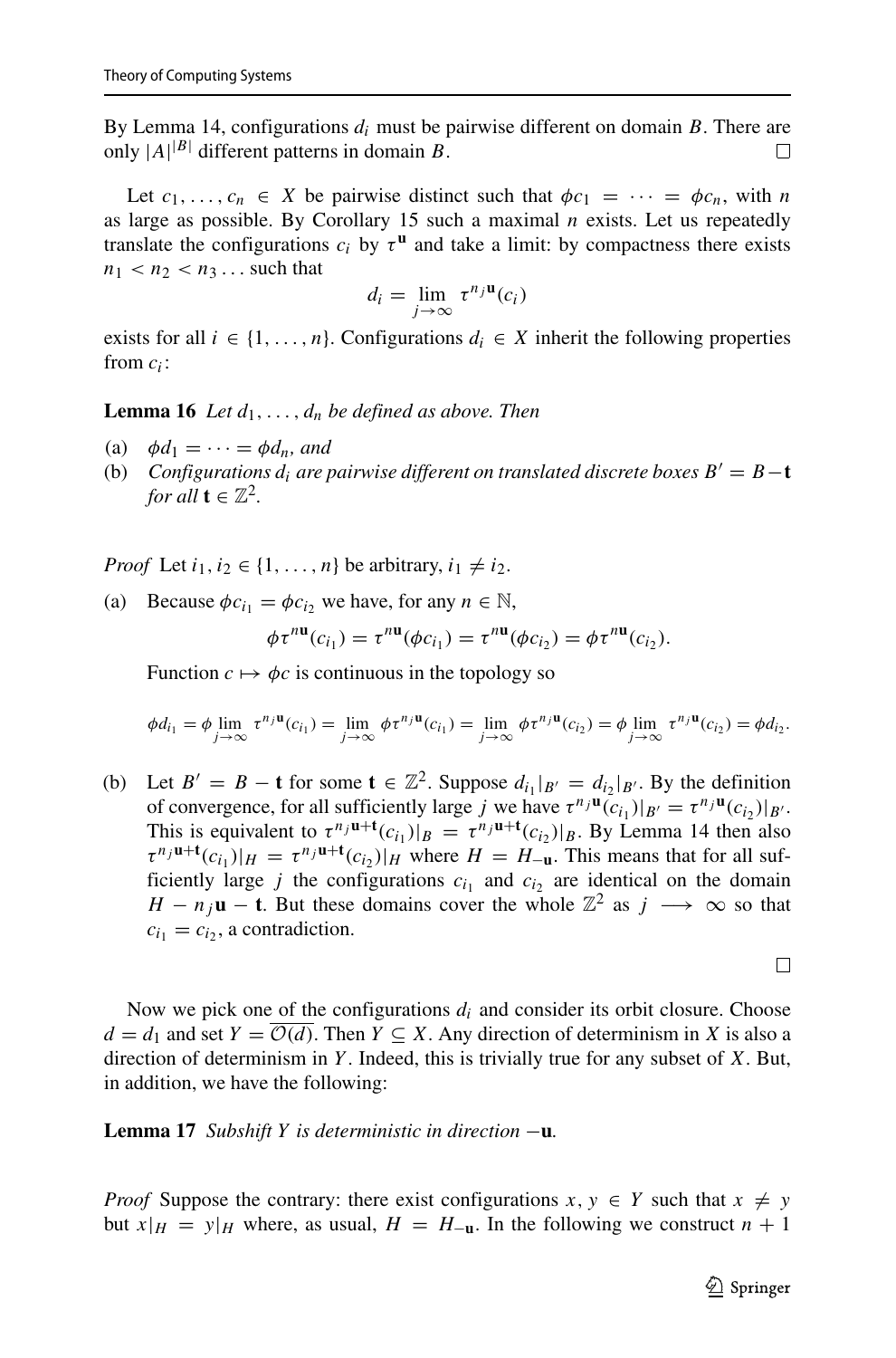configurations in *X* that have the same product with  $\phi$ , which contradicts the choice of *n* as the maximum number of such configurations.

By the definition of *Y* all elements of *Y* are limits of sequences of translates of  $d = d_1$ , that is, there are translations  $\tau_1, \tau_2, \ldots$  such that  $x = \lim_{i \to \infty} \tau_i(d)$ , and translations  $\sigma_1, \sigma_2, \ldots$  such that  $y = \lim_{i \to \infty} \sigma_i(d)$ . Apply the translations  $\tau_1, \tau_2, \ldots$  on configurations  $d_1, \ldots, d_n$ , and take jointly converging subsequences: by compactness there are  $k_1 < k_2 < \dots$  such that

$$
e_i = \lim_{j \to \infty} \tau_{k_j}(d_i)
$$

exists for all  $i \in \{1, ..., n\}$ . Here, clearly,  $e_1 = x$ .

Let us prove that  $e_1, \ldots, e_n$  and *y* are  $n + 1$  configurations that (i) have the same product with  $\phi$ , and (ii) are pairwise distinct. This contradicts the choice of *n* as the maximum number of such configurations, and thus completes the proof.

(i) First,  $\phi x = \phi y$ : Because  $x|_H = y|_H$  we have  $\phi x|_{H-\mathbf{t}} = \phi y|_{H-\mathbf{t}}$  for some  $\mathbf{t} \in$  $\mathbb{Z}^2$ . Consider  $c' = \tau^{\mathbf{t}}(\phi x - \phi y)$ , so that  $c'|_H = 0$ . As  $\phi_2 \cdots \phi_m$  annihilates  $\phi x$ and *φy*, it also annihilates *c* . An application of Proposition 13 on configuration  $c'$  in place of *c* shows that  $O(c')$  is deterministic in direction  $-\mathbf{u}$ . (Note that  $-\mathbf{u}$  is not perpendicular to  $\mathbf{v}_i$  for any  $j \neq 1$ , because  $\mathbf{v}_1$  and  $\mathbf{v}_i$  are not parallel and  $-\mathbf{u}$  is perpendicular to  $\mathbf{v}_1$ .) Due to the determinism,  $c'|_H = 0$  implies that  $c' = 0$ , that is,  $\phi x = \phi y$ .

Second,  $\phi e_{i_1} = \phi e_{i_2}$  for all  $i_1, i_2 \in \{1, \ldots, n\}$ : By Lemma 16 we know that  $\phi d_{i_1} = \phi d_{i_2}$ . By continuity of the function  $c \mapsto \phi c$  we then have

$$
\phi e_{i_1} = \phi \lim_{j \to \infty} \tau_{k_j}(d_{i_1}) = \lim_{j \to \infty} \phi \tau_{k_j}(d_{i_1}) = \lim_{j \to \infty} \tau_{k_j}(\phi d_{i_1})
$$
  
||  

$$
\phi e_{i_2} = \phi \lim_{j \to \infty} \tau_{k_j}(d_{i_2}) = \lim_{j \to \infty} \phi \tau_{k_j}(d_{i_2}) = \lim_{j \to \infty} \tau_{k_j}(\phi d_{i_2})
$$

Because  $e_1 = x$ , we have shown that  $e_1, \ldots, e_n$  and y all have the same product with *φ*.

(ii) Pairwise distinctness: First, *y* and  $e_1 = x$  are distinct by the initial choice of *x* and *y*. Next, let  $i_1, i_2 \in \{1, \ldots, n\}$  be such that  $i_1 \neq i_2$ . Let  $\mathbf{t} \in \mathbb{Z}^2$  be arbitrary and consider the translated discrete box  $B' = B - t$ . By Lemma 16(b) we have  $\tau_{k_i}(d_{i_1})|_{B'} \neq \tau_{k_i}(d_{i_2})|_{B'}$  for all  $j \in \mathbb{N}$ , so taking the limit as  $j \longrightarrow \infty$  gives  $e_{i_1}|_{B'} \neq e_{i_2}|_{B'}$ . This proves that  $e_{i_1} \neq e_{i_2}$ . Moreover, by taking **t** such that *B*<sup> $\prime$ </sup> ⊆ *H* we see that  $y|_{B'} = x|_{B'} = e_1|_{B'} \neq e_i|_{B'}$  for  $i \geq 2$ , so that *y* is also distinct from all  $e_i$  with  $i \geq 2$ .

 $\Box$ 

The following proposition captures the result established above.

**Proposition 18** *Let c be a configuration with a non-trivial annihilator. If* **u** *is a onesided direction of determinism in*  $\mathcal{O}(c)$  *then there is a configuration*  $d \in \mathcal{O}(c)$  *such that* **u** *is a two-sided direction of determinism in*  $O(d)$ *.*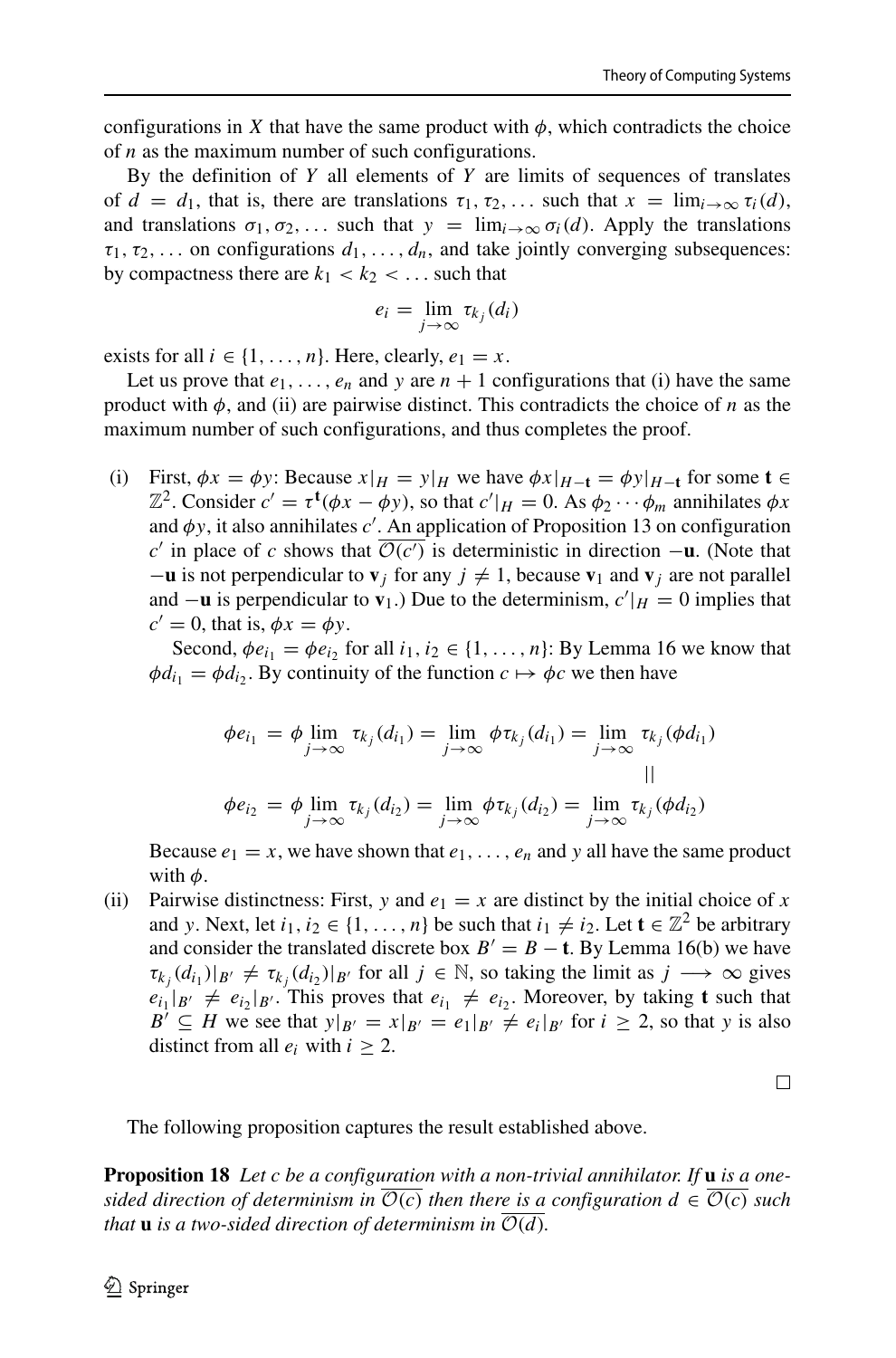*Proof* Let *c* be a configuration with a non-trivial annihilator and **u** a one-sided direction of determinism in  $\overline{\mathcal{O}(c)}$ . Then, consider  $c_1, \ldots, c_n$  as in Corollary 15 and *n* as large as possible. Then, by taking

$$
d=\lim_{j\to\infty}\,\tau^{n_j}\mathbf{u}(c_1),
$$

Lemma 17 ensures that  $Y = \overline{\mathcal{O}(d)}$  is deterministic both in directions **u** and  $-\mathbf{u}$ , as none of the limits used change the determinism along **u**. none of the limits used change the determinism along **u**.

Now we are ready to prove Theorem 4.

*Proof of Theorem 4* Let *c* be a two-dimensional configuration that has a non-trivial annihilator. Every non-empty subshift contains a minimal subshift [\[4\]](#page-23-9), and hence there is a uniformly recurrent configuration  $c' \in \mathcal{O}(c)$ . If  $\mathcal{O}(c')$  has a one-sided direction of determinism **u**, we can apply Proposition 18 on *c'* and find  $d \in \mathcal{O}(c')$  such that **u** is a two-sided direction of determinism in  $\overline{\mathcal{O}(d)}$ . But because *c'* is uniformly recurrent.  $\overline{\mathcal{O}(d)} = \overline{\mathcal{O}(c')}$ , a contradiction. recurrent,  $O(d) = O(c')$ , a contradiction.

### <span id="page-14-0"></span>**5 Periodicity in Low Complexity Subshifts**

In this section we prove Theorem 5. Every non-empty subshift contains a uniformly recurrent configuration, so we can safely assume that *c* is uniformly recurrent.

Our proof of Theorem 5 splits in two cases based on Theorem 4: either  $\mathcal{O}(c)$  is deterministic in all directions or for some **u** it is non-deterministic in both directions **u** and −**u**. The first case is handled by the following well-known corollary from a theorem of Boyle and Lind [\[5\]](#page-23-11):

**Proposition 19** *A configuration c is two-periodic if and only if*  $\mathcal{O}(c)$  *is deterministic in all directions.*

For the second case we apply the technique by Cyr and Kra [\[8\]](#page-23-10). This technique was also used in [\[17\]](#page-23-12) to address Nivat's conjecture. It is possible to use a direct combination of lemmas from [\[8\]](#page-23-10) or [\[17\]](#page-23-12) to prove the following:

**Proposition 20** *Let c be a two-dimensional uniformly recurrent configuration that has low complexity with respect to a rectangle. If for some* **u** *both* **u** *and* −**u** *are directions of non-determinism in* O*(c) then c is periodic in a direction perpendicular to* **u***.*

We will prove this proposition below using lemmas from [\[17\]](#page-23-12). We first recall some definitions, adjusted to our terminology. Let  $D \subseteq \mathbb{Z}^2$  be non-empty and let  $\mathbf{u} \in \mathbb{Z}^2 \setminus \{0\}$ . The *edge*  $E_{\mathbf{u}}(D)$  of *D* in direction **u** consists of the cells in *D* that are extremal in the direction **u**:

$$
E_{\mathbf{u}}(D) = \{\mathbf{v} \in D \mid \forall \mathbf{x} \in D \langle \mathbf{x}, \mathbf{u} \rangle \le \langle \mathbf{v}, \mathbf{u} \rangle\}.
$$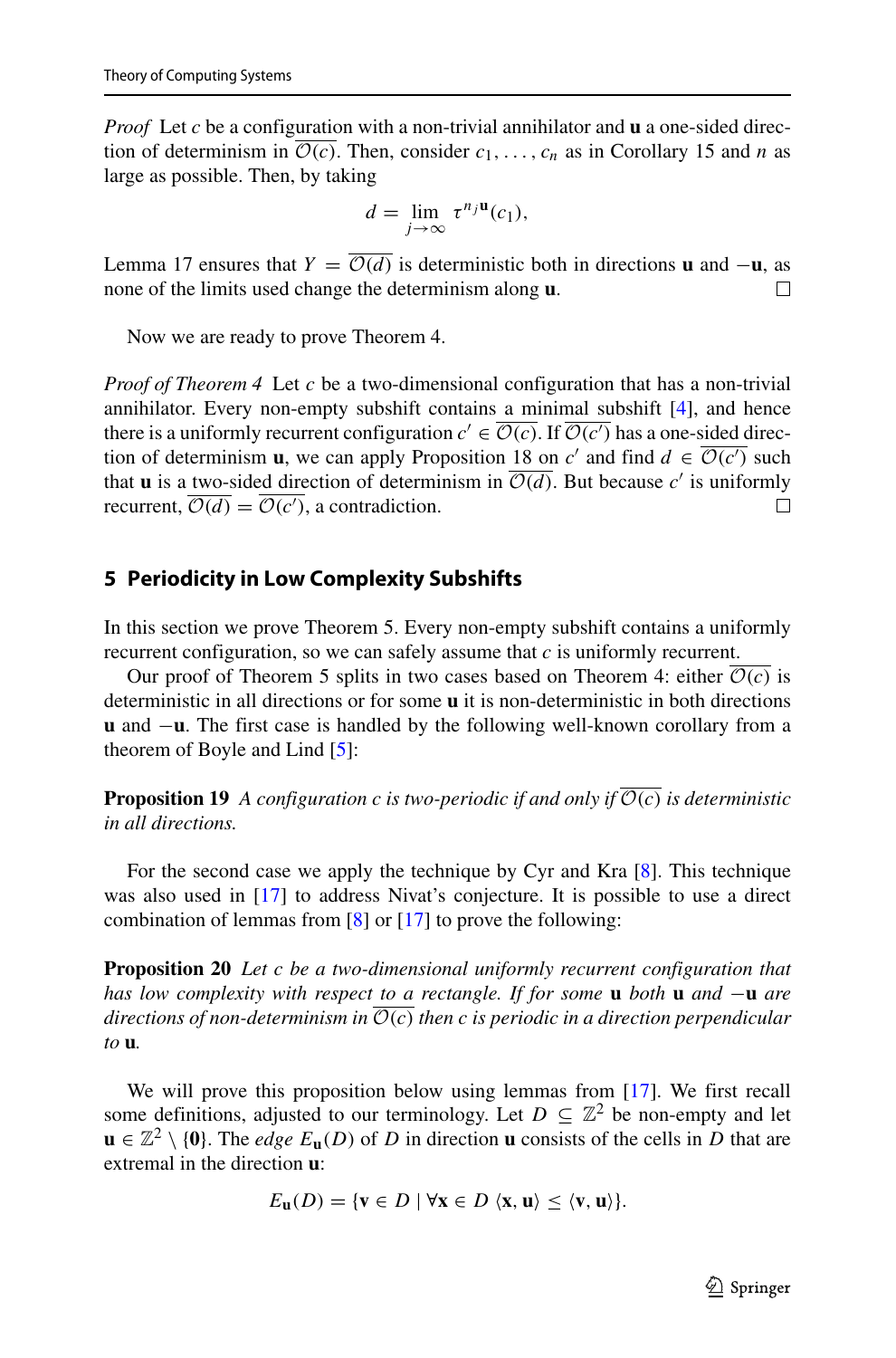We call *D* convex if  $D = C \cap \mathbb{Z}^2$  for a convex subset  $C \subseteq \mathbb{R}^2$  of the real plane. For *D*,  $E \subseteq \mathbb{Z}^2$  we say that *D fits* in *E* if  $D + t \subseteq E$  for some  $t \in \mathbb{Z}^2$ .

The (closed) *stripe* of width *k* perpendicular to **u** is the set

$$
S_{\mathbf{u}}^k = \left\{ \mathbf{x} \in \mathbb{Z}^2 \mid -k \lt \langle \mathbf{x}, \mathbf{u} \rangle \le 0 \right\}.
$$

Consider the stripe  $S = S_{\mathbf{u}}^k$ . The reader can refer to Fig. [3](#page-11-0) for an illustration of a closed stripe, the only difference being the inclusion of the upper boundary of *S*. Clearly its edge  $E_{\mathbf{u}}(S)$  in direction **u** is the discrete line  $\mathbb{Z}^2 \cap L$  where  $L \subseteq \mathbb{R}^2$  is the real line through 0 that is perpendicular to **u**. The *interior*  $S^\circ$  of *S* is  $S \setminus E_\mathbf{u}(S)$ , that is,  $S^\circ = \{ \mathbf{x} \in \mathbb{Z}^2 \mid -k \le \langle \mathbf{x}, \mathbf{u} \rangle \le 0 \}.$ 

A central concept from [\[8,](#page-23-10) [17\]](#page-23-12) is the following. Let *c* be a configuration and let  $\mathbf{u} \in \mathbb{Z}^2 \setminus \{0\}$  be a direction. Recall that  $\mathcal{L}_D(c)$  denotes the set of *D*-patterns that appear in *c*. A finite discrete convex set  $D \subseteq \mathbb{Z}^2$  is called **u**-balanced in *c* if the following three conditions are satisfied, where we denote  $E = E_{\mathbf{u}}(D)$  for the edge of *D* in direction **u**:

- (i)  $|\mathcal{L}_D(c)| \leq |D|$ ,
- (ii)  $|\mathcal{L}_D(c)| < |\mathcal{L}_{D\setminus E}(c)| + |E|$ , and
- (iii)  $|D \cap L| \geq |E| 1$  for every line *L* perpendicular to **u** such that  $D \cap L \neq \emptyset$ .

The first condition states that *c* has low complexity with respect to shape *D*. The second condition implies that there are fewer than  $|E|$  different  $(D \setminus E)$ -patterns in *c* that can be extended in more than one way into a *D*-pattern of *c*. The last condition states that the edge *E* is nearly the shortest among the parallel cuts across *D*.

**Lemma 21** (Lemma 2 in [\[17\]](#page-23-12)) *Let c be a two-dimensional configuration that has low complexity with respect to a rectangle, and let*  $\mathbf{u} \in \mathbb{Z}^2 \setminus \{0\}$ *. Then c has a* **u***-balanced or a*  $(−**u**)$ -balanced set  $D \subseteq \mathbb{Z}^2$ .

A crucial observation in [\[8\]](#page-23-10) connects balanced sets and non-determinism to periodicity. This leads to the following statement.

**Lemma 22** (Lemma 4 in [\[17\]](#page-23-12)) *Let d be a two-dimensional configuration and let* **u** ∈  $\mathbb{Z}^2$  \ {0} *be such that d admits a* **u***-balanced set D* ⊆  $\mathbb{Z}^2$ *. Assume there is a configuration*  $e \in \overline{\mathcal{O}(d)}$  *and a stripe*  $S = S^k_\mathbf{u}$  *perpendicular to*  $\mathbf{u}$  *such that*  $D$  *fits in*  $S$ *and*  $d|_{S^{\circ}} = e|_{S^{\circ}}$  *but*  $d|_{S} \neq e|_{S}$ *. Then d is periodic in direction perpendicular to* **u***.* 

With these we can prove Proposition 20.

*Proof of Proposition 20* Let *c* be a two-dimensional uniformly recurrent configuration that has low complexity with respect to a rectangle. Let **u** be such that both **u** and −**u** are directions of non-determinism in O*(c)*. By Lemma 21 configuration *c* admits a **u**-balanced or a  $(-\mathbf{u})$ -balanced set  $D \subseteq \mathbb{Z}^2$ . Without loss of generality, assume that *D* is **u**-balanced in *c*. As  $\overline{\mathcal{O}(c)}$  is non-deterministic in direction **u**, there are configurations  $d, e \in \overline{\mathcal{O}(c)}$  such that  $d|_{H_{\mathbf{u}}} = e|_{H_{\mathbf{u}}}$  but  $d_{(0,0)} \neq e_{(0,0)}$ . Because *c* is uniformly recurrent, exactly the same finite patterns appear in *d* as in *c*. This means that *D* is **u**-balanced also in *d*. From the uniform recurrence of *c* we also get that  $e \in \mathcal{O}(d)$ .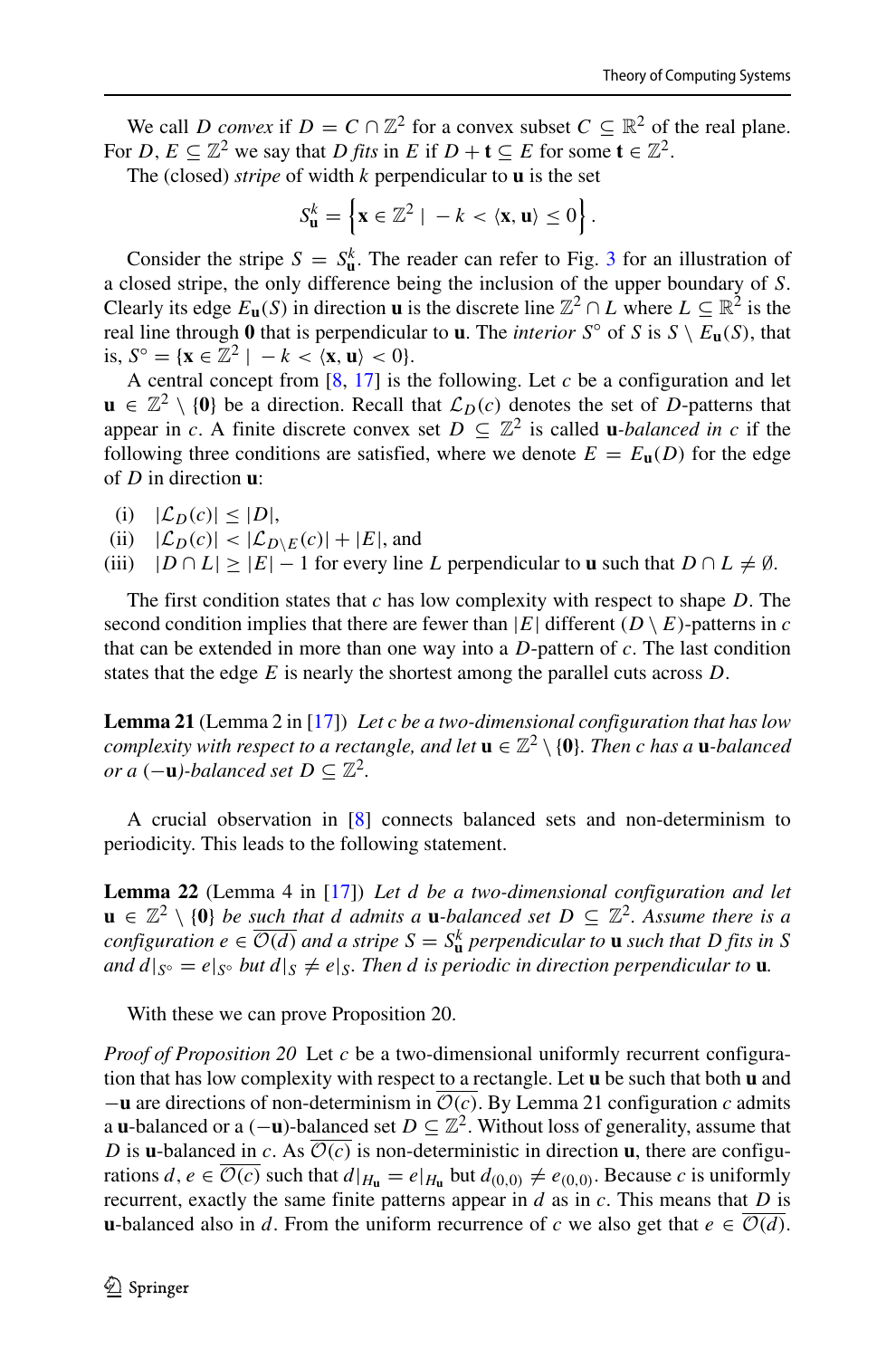Pick any *k* large enough so that *D* fits in the stripe  $S = S_{\mathbf{u}}^k$ . Because  $\mathbf{0} \in S$  and  $S^{\circ} \subseteq H_{\mathbf{u}}$ , the conditions in Lemma 22 are met. By the lemma, configuration *d* is **p**-periodic for some **p** that is perpendicular to **u**. Because *d* has the same finite patterns as *c*, it follows that *c* cannot contain a pattern that breaks period **p**. So *c* is also **p**-periodic.  $\Box$ 

Now Theorem 5 follows from Propositions 19 and 20, using Theorem 4 and the fact that every subshift contains a uniformly recurrent configuration.

*Proof of Theorem 5* Let *c* be a two-dimensional configuration that has low complexity with respect to a rectangle. Replacing c by a uniformly recurrent element of  $\mathcal{O}(c)$ , we may assume that *c* is uniformly recurrent. Since *c* is a low-complexity configuration, by Lemma 1 it has a non-trivial annihilator. By Theorem 4 there exists  $c' \in \mathcal{O}(c)$ such that  $\mathcal{O}(c')$  has no direction of one-sided determinism. If all directions are deterministic in  $\mathcal{O}(c')$ , it follows from Proposition 19 that  $c'$  is two-periodic. Otherwise there is a direction **u** such that both **u** and  $-\mathbf{u}$  are directions of non-determinism in  $\overline{O(c')}$ . Now it follows from Proposition 20 that c' is periodic.  $\mathcal{O}(c')$ . Now it follows from Proposition 20 that  $c'$  is periodic.

## **6 Recoding Wang Tiles**

In this section we prove Theorem 9. We convert an arbitrary Wang tile set *T* into a pretty small set *P* of binary rectangular allowed patterns that is equivalent to *T* in the sense that *P* admits a (periodic) configuration if and only if *T* admits a (resp. periodic) configuration. Configurations valid for P have bits 1 sparsely positioned so that each bit 1 represents a single Wang tile of a valid tiling, and the relative positions of bits 1 uniquely identify the corresponding Wang tiles. Allowed patterns in *P* are restricted so that only matching Wang tiles are allowed next to each other. We detail this construction in the next pages.

So let *T* be a given finite set of Wang tiles. We first modify the set to make sure that no tile matches itself as its neighbor. This is easy to enforce by making two copies of *T* and forcing the copies be used alternatingly on even and odd cells. More precisely, we replace *T* by the cartesian product  $T \times \{EVEN, ODD\}$  where EVEN has color 0 on its north and east sides and color 1 on south and west, while in ODD the colors are reversed. The EVEN/ODD -components of tiles form an infinite checkerboard tiling of the plane. The new tile set admits a (periodic) tiling if and only if *T* admits a (periodic, resp.) tiling.

From now on we assume that no tile of *T* matches in color with itself. Let  $t = |T|$ be the number of tiles, and denote

$$
S = \left\{ 2^{j} - 1 \mid j = 0, 1, \dots, t - 1 \right\}
$$

and  $s = 2^{t-1}$ . The set  $S \subseteq [s]$  has the property that for  $a, b \in S$ ,  $a \neq b$ , the difference  $a - b$  uniquely identifies both  $a$  and  $b$ . The proof of this fact is easy.

**Lemma 23** *For*  $a_1, a_2, b_1, b_2 \in S$ , if  $a_1 - b_1 = a_2 - b_2 \neq 0$  then  $a_1 = a_2$  and  $b_1 = b_2.$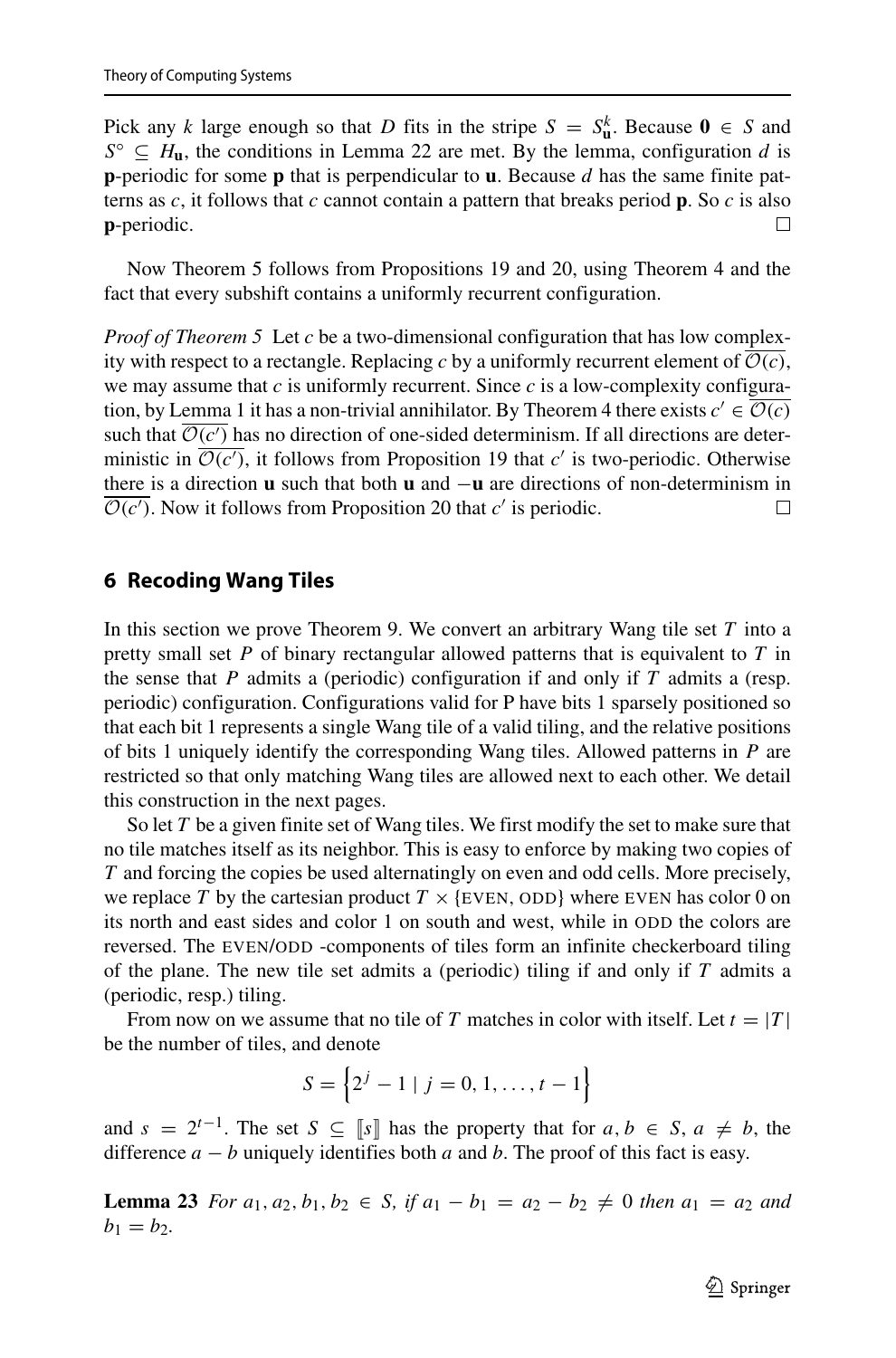Fix a bijection  $\alpha : T \longrightarrow S$ . In our coding tile *t* will be represented as a horizontal sequence of *s* bits where bit number  $\alpha(t)$  is set to 1 and all other bits are 0's.

Choose  $N = 3s$  and fix  $m > 2$  and  $n > N$ , the dimensions of the rectangular patterns considered, and define

$$
D = [[n]] \times [[m]].
$$

Denote  $n' = n - s$  and  $m' = m - 1$ . In our coding of a Wang tiling we paste to position  $(i \cdot n', j \cdot m')$  the bit sequence representing the Wang tile in position *(i, j)*. A configuration  $c \in T^{\mathbb{Z}^2}$  is then represented as a binary configuration  $\beta(c)$  ∈  $\{0, 1\}^{\mathbb{Z}^2}$  where for all  $(i, j) \in \mathbb{Z}^2$ , tile  $c(i, j)$  contributes symbol 1 in position  $(in' +$  $\alpha(c(i, j))$ ,  $jm'$ ). All positions without a contribution from any tile of *c* have value 0.

In  $\beta(c)$  all symbols 1 appear in the intersections of vertical strips

$$
V_i = (in' + [\![s]\!]) \times \mathbb{Z}
$$

and horizontal strips

$$
H_j=\mathbb{Z}\times\{jm'\},\
$$

for *i*,  $j \in \mathbb{Z}$ . There is exactly one symbol 1 in each intersection  $I_{i,j} = V_i \cap H_j$ , representing the Wang tile in position  $(i, j)$ . See Fig. [4](#page-17-0) for an illustration.

Let us first count all rectangular  $n \times m$  patterns that may appear in  $\beta(c)$  for some  $c \in T^{\mathbb{Z}^2}$ , that is, find an upper bound on the cardinality of the set

<span id="page-17-0"></span>

$$
Q = \bigcup_{c \in T^{\mathbb{Z}^2}} \mathcal{L}_D(\beta(c)).
$$

**Fig. 4** The positioning of the horizontal *s*-bit encodings of Wang tiles in coding *β*. The given coordinates indicate the positions in the Wang tiling that are encoded in the corresponding bit sequences. A sample rectangle of size  $n \times m$  is depicted in dark shading. Three consecutive vertical  $V_i$  strips are highlighted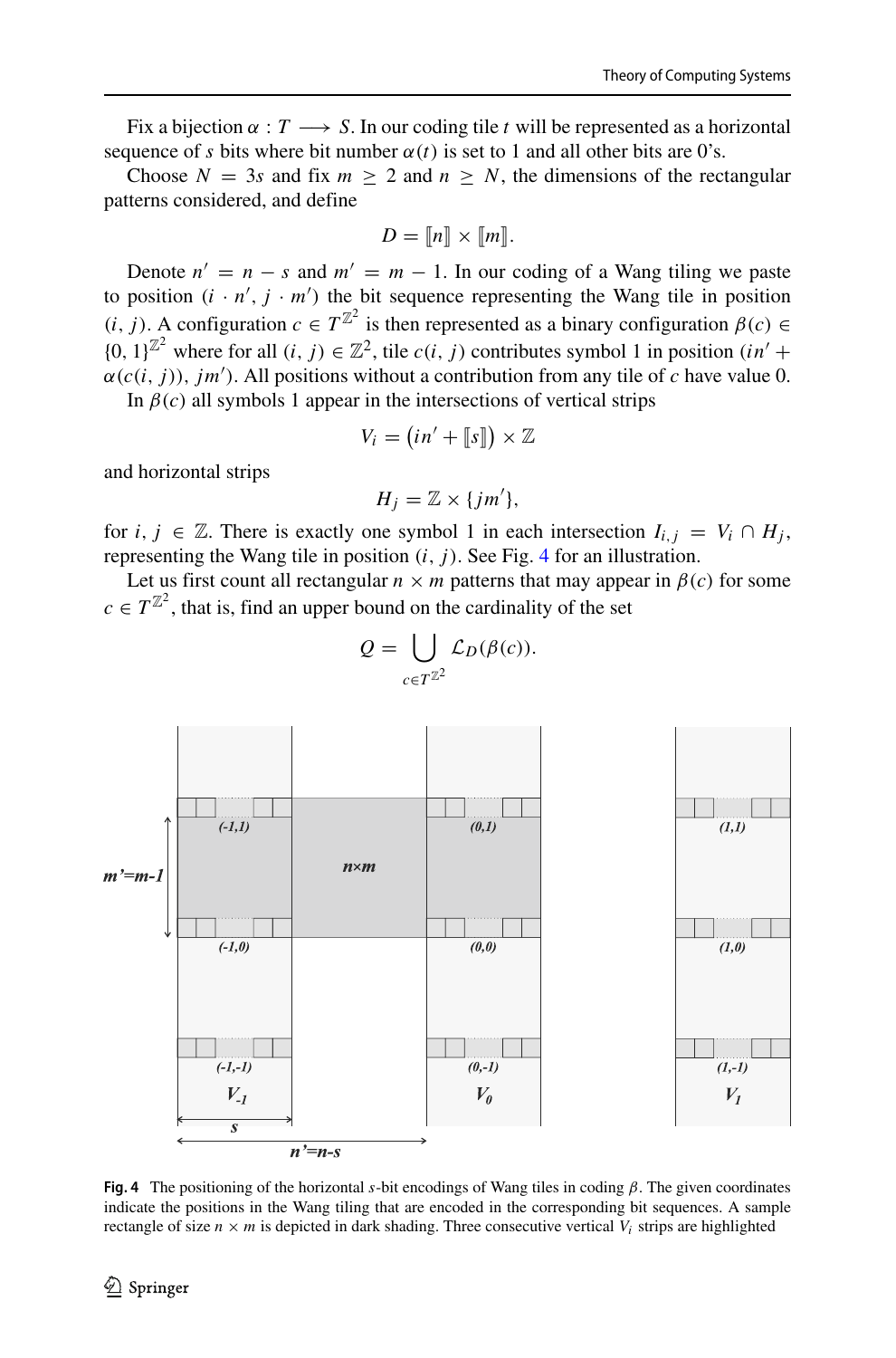As  $n = n' + s$  we have that for all  $j \in \mathbb{Z}$  there is  $i \in \mathbb{Z}$  such that  $in' + \llbracket s \rrbracket \subseteq j + \llbracket n \rrbracket$ , that is, every  $n \times m$  rectangle on the grid fully intercepts one of the vertical strips *V<sub>i</sub>*. Analogously, the rectangle intercepts a horizontal strip  $H_i$  and hence some  $I_{i,j}$  is fully contained in the rectangle. This implies that every pattern in *Q* contains at least one symbol 1. On the other hand,  $n \leq 2n' - s$  so that an  $n \times m$  rectangle can not intersect with more than two strips  $V_i$ , and analogously it cannot intersect more than two horizontal strips  $H_i$ . This means that there are at most four symbols 1 in each pattern of *Q*.

Let  $p \in Q$  and let  $c \in T^{\mathbb{Z}^2}$  be such that  $p \in \mathcal{L}_D(\beta(c))$ . Let  $E = \mathbf{u} + D$  be a rectangle containing pattern  $p$  in  $\beta(c)$ . We have the following four possibilities.

- Suppose that  $E$  has a non-empty intersection with two consecutive vertical strips *V<sub>i</sub>* and *V<sub>i+1</sub>* and with two consecutive horizontal strips  $H_j$  and  $H_{j+1}$ . Rectangle *E* can be positioned in at most 2*s* positions relative to these strips, and there at most  $t<sup>4</sup>$  choices of the Wang tiles encoded in the intersections of the two horizontal and two vertical strips. This means that there are at most  $2st^4$  patterns *p* that can be extracted this way.
- Suppose that  $E$  has non-empty intersection with two consecutive vertical strips *V<sub>i</sub>* and *V<sub>i+1</sub>* and with only one horizontal strip  $H_j$ . There are at most 2*sm* ways to position the rectangle and at most  $t^2$  choices for the two tiles encoded within the block. There are hence at most  $2smt^2$  patterns  $p$  of this type.
- Symmetrically, if *E* has non-empty intersection with two consecutive horizontal strips  $H_j$  and  $H_{j+1}$  and with only one vertical strip  $V_j$  then the number of extracted patterns is bounded by *nt*2.
- Finally, if *E* only intersects a single vertical and horizontal strip then *E* contains a single symbol 1. There are at most *nm* positions for this 1 inside the  $n \times m$ rectangle.

Adding up the four cases above gives the upper bound

$$
nm + 2st^4 + 2st^2m + t^2n \le nm + k(n+m)
$$

for the cardinality of *Q*, where we can choose  $k = 2st^4$ , assuming  $t > 1$ . This choice of *k* works by a direct calculation due to  $t^2 \ge 1$ ,  $st^2 \ge 1$  and  $n \ge 2$ : subtracting the left-hand-side from the right-hand-side yields

$$
2st^{4}(n+m) - \left(2st^{4} + 2st^{2}m + t^{2}n\right) = 2st^{2}\left(t^{2} - 1\right)m + t^{2}\left(2st^{2} - 1\right)(n-1) - t^{2} \ge 0.
$$

Note that constant  $k = 2st^4 = |T|^4 \cdot 2^{|T|}$  does not depend on *n* or *m* but only on the number of tiles in *T* . Note also that the patterns in *Q* can be effectively constructed. We have established the following result.

**Lemma 24** *The number of different*  $n \times m$  *patterns that appear in*  $\beta(c)$  *over all*  $c \in T^{\mathbb{Z}^2}$  is at most  $nm + k(n+m)$  for  $k = |T|^4 \cdot 2^{|T|}$ . These patterns can be effectively *constructed for a given T .*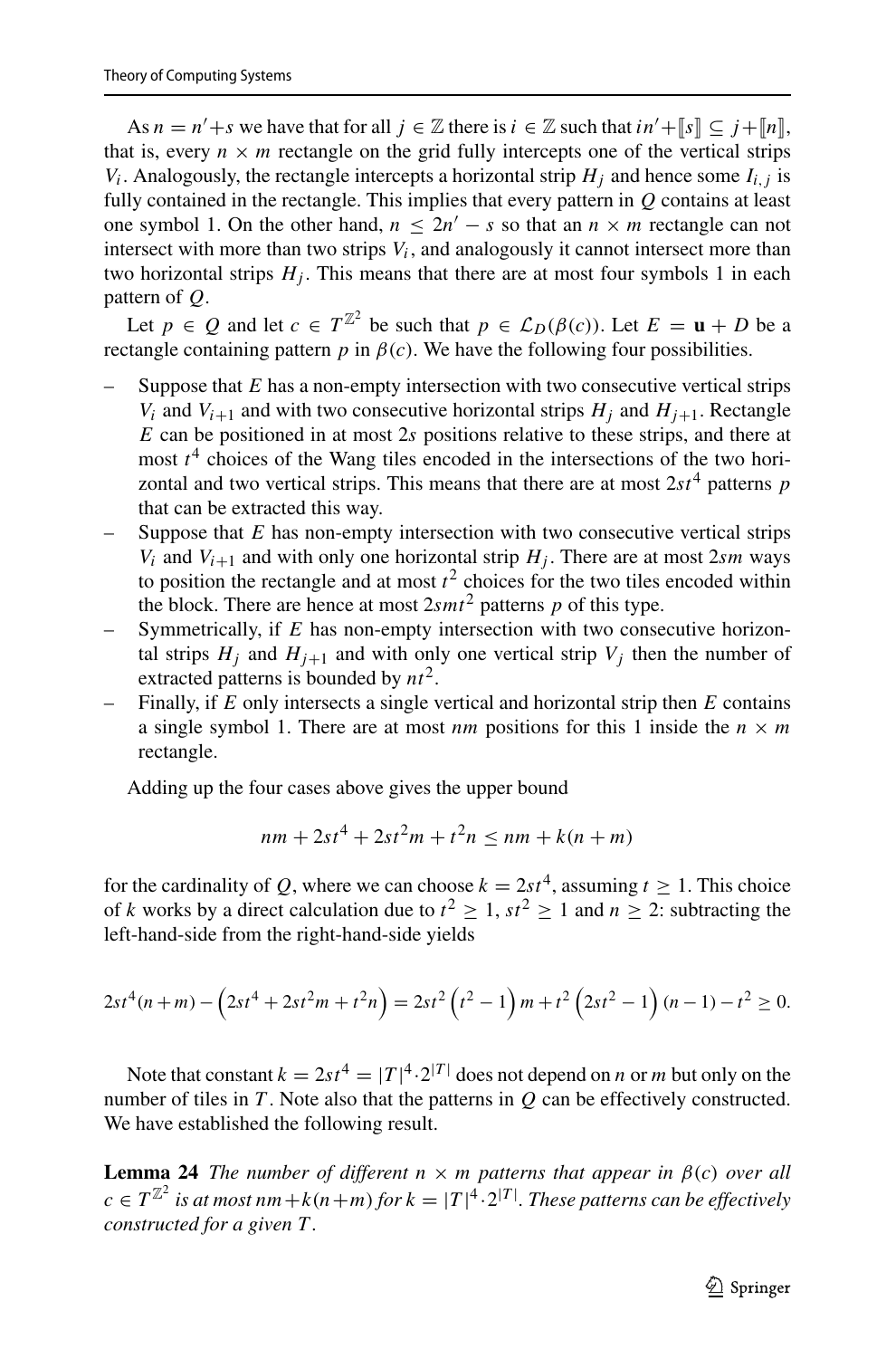*Remark* A smaller constant *k* can be obtained by using a more succinct representation  $\alpha$  of tiles  $T$  as numbers. One just needs to encode tiles as natural numbers whose differences  $a - b$  identify uniquely a and b, so that Lemma 23 is satisfied. Instead of the exponentially growing sequence of representatives 0*,* 1*,* 3*,* 7*,* 15*,...* that we use here one can use, for example, numbers of the Mian-Chowla sequence 1*,* 2*,* 4*,* 8*,* 13*,* 21*,* 31*,...* (sequence A005282 in [\[16\]](#page-23-13)) that only grows polynomially. Then constant  $k$  will be bounded by a polynomial of  $|T|$ .

Let us further limit the allowed patterns by removing from *Q* patterns that contain two 1's whose relative positions indicate neighboring Wang tiles whose colors do not match. More precisely, let  $p \in Q$ .

- (H) Suppose *p* contains on some row two symbols 1, in columns *i* and *j*, for  $i < j$ . In order for *p* to appear in  $\beta(c)$  for some valid tiling *c* we necessarily must have that the two symbols 1 are the contributions of two matching horizontally neighboring tiles in *c*, so that  $i = k + \alpha(a)$  and  $j = k + n' + \alpha(b)$  for some integer *k* and tiles  $a, b \in T$  such that the east color of  $a$  is the same as the west color of  $b$ . Hence we remove  $p$  from  $Q$  if no matching  $a, b$  exist such that  $j - i = n' + \alpha(b) - \alpha(a)$ .
- (V) Suppose *p* contains symbol 1 in some column *i* of the bottom row and some column *j* of the top row where  $i - s < j < i + s$ . Now *p* can appear in  $\beta(c)$ only if the two symbols 1 are the contributions of two vertically neighboring tiles in *c*, so that  $i = k + \alpha(a)$  and  $j = k + \alpha(b)$  for some integer *k* and tiles  $a, b \in T$  such that the north color of *a* is the same as the south color of *b*. We remove *p* from *Q* if no matching *a*, *b* exist such that  $j - i = \alpha(b) - \alpha(a)$ .

Let *P* be the set of patterns in *Q* that are not removed by the conditions (H) and (V) above. Set *P* can be effectively constructed and, since  $P \subseteq Q$ , the upper bound  $|P| \le nm + k(n+m)$  from Lemma 24 holds.

Let us next prove that allowing the patterns in *P* admits precisely the configurations  $\beta(c)$  and all their translates, for all  $c \in T^{\mathbb{Z}^2}$  that are valid Wang tilings.

**Lemma 25** *With the notations above,*

$$
\mathcal{V}(P) = \left\{ \tau^{\mathbf{t}}(\beta(c)) \mid \mathbf{t} \in \mathbb{Z}^2 \text{ and } c \in \mathcal{V}(T) \right\}.
$$

*Proof* By the definition of *P* it is clear that for every valid tiling  $c \in V(T)$  the encoded configuration  $\beta(c)$  only contains allowed patterns in *P*. Hence the inclusion "⊇" holds.

To prove the converse inclusion, consider an arbitrary configuration  $e \in V(P)$ , that is,  $e \in \{0, 1\}^{\mathbb{Z}^2}$  such that  $\mathcal{L}_D(e) \subseteq P$ . Every pattern in *P* contains a symbol 1 so configuration *e* must contain a symbol 1 in every  $n \times m$  block.

Let us denote, for any *x*, *y*, *z*,  $w \in T$ , by Bin  $\begin{pmatrix} z & w \\ x & y \end{pmatrix}$  the  $n \times m$  binary pattern with exactly four 1's, two of which are on the bottom row in columns  $\alpha(x)$  and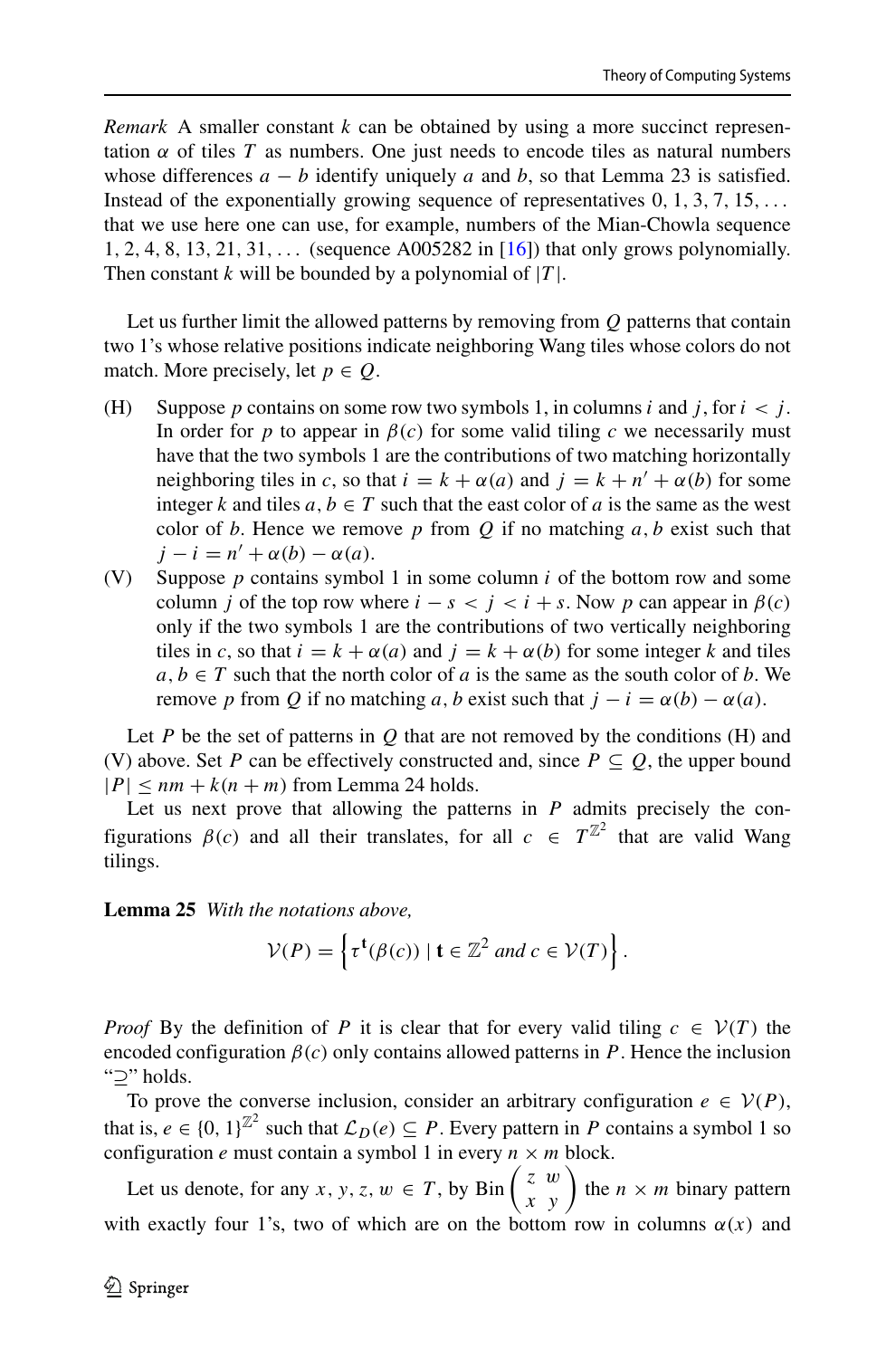$n' + \alpha(y)$ , and two are on the topmost row in columns  $\alpha(z)$  and  $n' + \alpha(w)$ . In other words, the bit sequences that encode tiles  $x$ ,  $y$ ,  $z$  and  $w$  are in the four corners of the pattern, as in the dark grey block in Fig. [4.](#page-17-0) Let us call  $\lim_{x \to y} \left( \begin{array}{c} z \ w \end{array} \right)$  a *standard block* if the Wang tiles *x*, *y*, *z*, *w* match each other in colors as a  $2 \times 2$  pattern with *x*, *y*, *z* and *w* at the lower left, lower right, upper left and upper right position of the  $2 \times 2$ pattern, respectively.

Consider now any occurrence of a symbol 1 in *e*, that is,  $\mathbf{u} \in \mathbb{Z}^2$  such that  $e(\mathbf{u}) =$ 1. Let us prove that there is a standard block Bin  $\begin{pmatrix} z & w \\ x & y \end{pmatrix}$  in *e* with this occurrence of 1 representing Wang tile *x*. Let  $p = \tau^{\mathbf{u}}(e)_{|D}$  be the  $n \times m$  pattern with lower left corner at cell **u**, so there is a symbol 1 at the lower left corner of *p*. By the definition of *P*, pattern *p* appears in  $\beta(f)$  for some  $f \in T^{\mathbb{Z}^2}$ . The structure of  $\beta(f)$  implies that there is another symbol 1 in pattern  $p$  on the same horizontal row, say  $i$  position to the right of the lower left corner. By condition (H) above,  $i = n' + \alpha(y) - \alpha(x)$ for some tiles  $x, y \in T$  such that the east color of x is the same as the west color of *y*. Because no tile in *T* matches with itself in color, we have  $x \neq y$  and hence *x* and *y* are unique by Lemma 23.

Let **v** = **u** –  $(\alpha(x), 0)$ , and extract the *n* × *m* pattern  $q = \tau^{\mathbf{v}}(e)_{|D}$  located  $\alpha(x)$ positions to the left of *p* in *e*. Pattern *q* contains symbol 1 on the bottom row at columns  $\alpha(x)$  and  $n' + \alpha(y)$ . Pattern *q* appears in  $\beta(f')$  for some  $f' \in T^{\mathbb{Z}^2}$  and therefore, due to the structure of encoded configurations, *q* must be Bin  $\begin{pmatrix} z & w \\ x & y \end{pmatrix}$  for some  $z, w \in T$ . Conditions (H) and (V) then ensure that *x*, *y*, *z* and *w* match in color with each other to form a valid 2  $\times$  2 pattern of Wang tiles, so  $q = \text{Bin} \begin{pmatrix} z & w \\ x & y \end{pmatrix}$  is a standard block.

We have seen that any occurrence of 1 in *e* represents a Wang tile *x* in the lower left corner of some standard block  $q = \text{Bin}\begin{pmatrix} z & w \\ x & y \end{pmatrix}$  in *e*. With an analogous reasoning we see that the same occurrence of bit 1 is also encoding the tile  $z'$  at the upper left corner of a standard block  $q' = \text{Bin} \begin{pmatrix} z' & w' \\ x' & y' \end{pmatrix}$ in *e*. In  $q'$  the symbol 1 that represents the Wang tile  $w'$  at the upper right corner is the same as the one that represents tile  $y$ at the lower right corner in *q*, so that  $\alpha(x) - \alpha(y) = \alpha(z') - \alpha(w')$ . By Lemma 23 the tiles are unique so that  $x = z'$  and  $y = w'$ . (See Fig. [5](#page-21-1) for an illustration.) We have that  $q' = \tau^{v'}(e)_{|D}$  for  $v' = v - (0, m')$ .

Analogously, symbol 1 in position **u** is also in the lower right and upper right corners of standard blocks in *e* that overlap with *q* and  $q'$  in two encoded Wang tiles that by Lemma 23 are uniquely identified as *x* and *z* and as  $x'$  and  $z' = x$ , respectively. So also the  $n \times m$  blocks in *e* with lower left corners at cells  $\mathbf{v} - (n', 0)$ and  $\mathbf{v} - (n', m')$  are standard blocks.

As cell **u** is any position containing bit 1 in configuration *e*, we can repeat the reasoning on the other corners of the standard blocks. By easy induction we see that  $\tau^{v_{i,j}}(e)_{|D}$  is a standard block for all *i*,  $j \in \mathbb{Z}$  where  $v_{i,j} = v + (in', jm')$ . We now take  $c \in T^{\mathbb{Z}^2}$  such that  $c(i, j)$  is the Wang tile encoded in *e* position  $\mathbf{v}_{i,j}$ , for all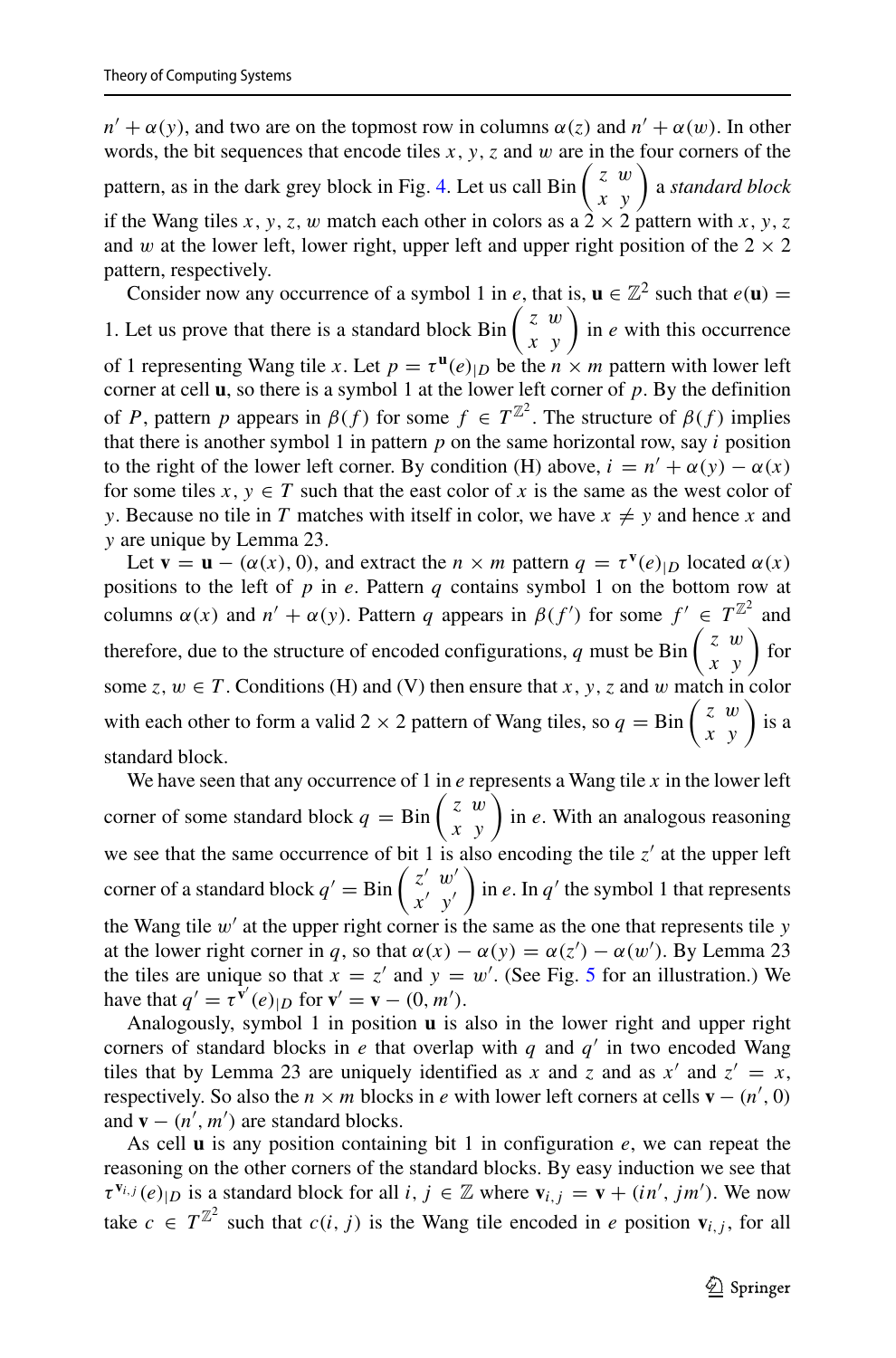<span id="page-21-1"></span>

**Fig. 5** Two standard blocks sharing an encoded tile at their lower left and upper left corners, respectively. The positions of the blocks are uniquely identified by their common row, as discussed in the proof of Lemma 25. The circled cell is the position **v** in configuration *e* in that proof

*i*,  $j \in \mathbb{Z}$ , that is, the unique  $t \in T$  such that  $\tau^{V_{i,j}}(e)(\alpha(t)) = 1$ . Clearly  $\tau^{V}(e) = \beta(c)$ . Because standard blocks correspond to correctly tiled  $2 \times 2$  blocks of Wang tiles we have that  $c \in V(T)$ . have that  $c \in \mathcal{V}(T)$ .

We are now ready to prove Theorem 9.

*Proof of Theorem 9* We first construct an equivalent tile set T' where no tile matches in color with itself, as shown in the beginning of the section. We then set  $t = |T'|$ ,  $s = 2^{t-1}$ ,  $N = 3s$  and  $k = 2st^4$ . Let  $n \ge N$  and  $m \ge 2$  be arbitrary, and let us construct *P* as above. By Lemma 24 set *P* contains at most  $nm + k(n + m)$  patterns. By Lemma 25 we have that  $V(P) = \emptyset$  if and only if  $V(T) = \emptyset$ . Encoding  $\beta$  maps periodic configurations to periodic configurations so also by Lemma 25 there is a periodic configuration in  $V(P)$  if and only if there is a periodic configuration in  $V(T)$ .  $V(T)$ .

## <span id="page-21-0"></span>**7 Conclusions**

We have demonstrated how the low local complexity assumption enforces global regularities in the valid configurations, yielding algorithmic decidability results. The results were proved in full detail for low complexity configurations with respect to an arbitrary rectangle. The reader can easily verify that the fact that the considered shape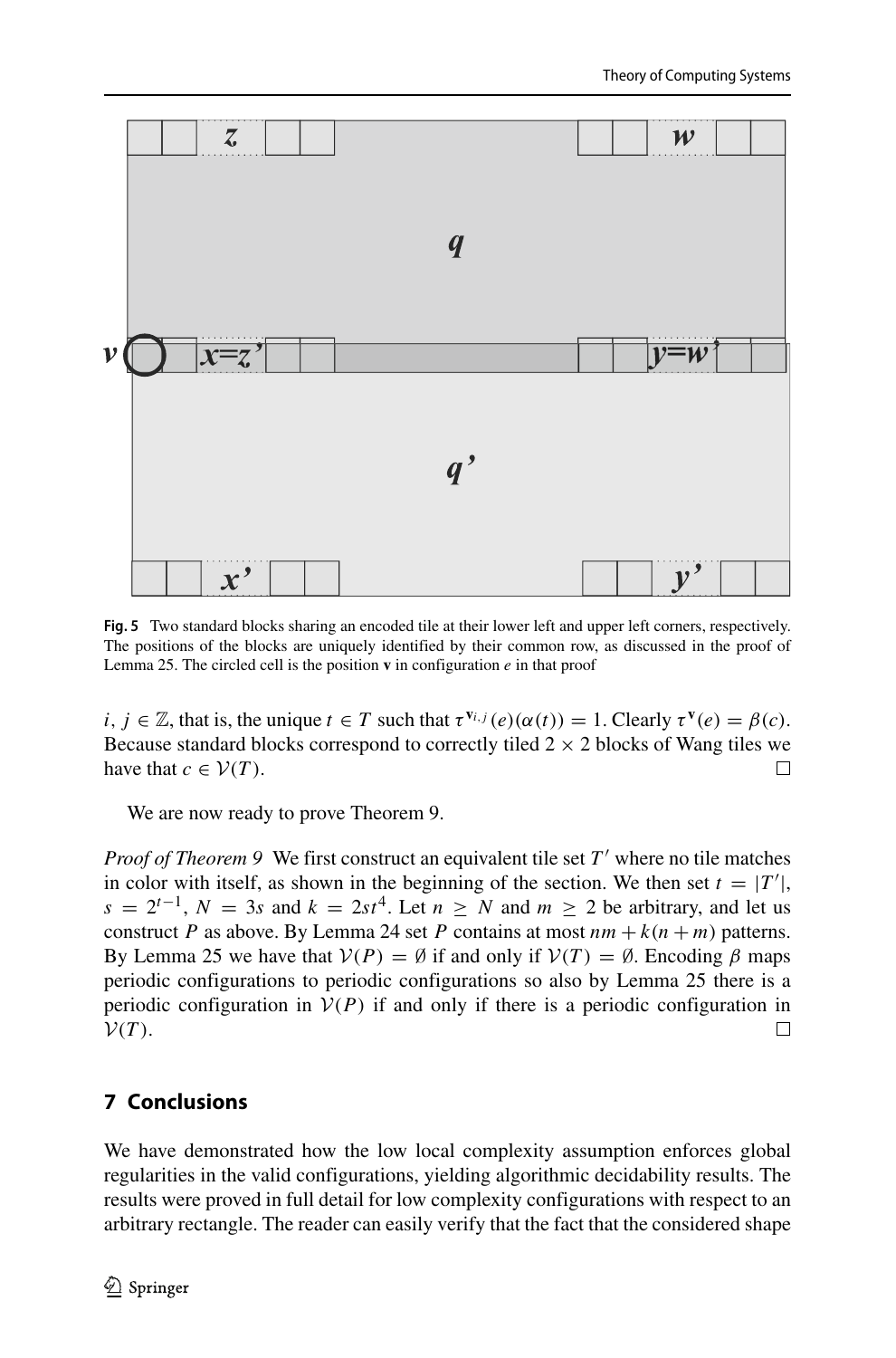is a rectangle is not used in any proofs presented here, and the only quoted result that uses this fact is Lemma 21. A minor modification in the proof of Lemma 21 presented in [\[17\]](#page-23-12) yields that the lemma remains true for any two-dimensional configuration that has low complexity with respect to any convex shape. We conclude that also Theorem 5, Corollaries 6, 7 and 8 remain true if we use any convex discrete shape in place of a rectangle.

If the considered shape is not convex the situation becomes more difficult. Theorem 5 is not true for an arbitrary shape in place of the rectangle but all counter examples we know are based on periodic sublattices [\[6,](#page-23-4) [11\]](#page-23-14). For example, even lattice cells may form a configuration that is horizontally but not vertically periodic while the odd cells may have a vertical but no horizontal period. Such a non-periodic configuration may be uniformly recurrent and have low complexity with respect to a scattered shape *D* that only sees cells of equal parity. It remains an interesting direction of future study to determine if a sublattice structure is the only way to contradict Theorem 5 for arbitrary shapes. We conjecture that Corollaries 6 and 7 hold for arbitrary shapes, that is, that there does not exist a two-dimensional low complexity aperiodic SFT. A special case of this is the recently solved periodic cluster tiling problem [\[3,](#page-23-15) [18\]](#page-23-16).

Corollary 10 naturally raises the question whether the additive term  $f(n)n$  can be replaced by some constant, or can at least  $f(n)$  in it be replaced by a constant. By Corollary 7 we know that constant  $c = 0$  does not work, but some other constant might work.

Naturally, there exists  $m, n, c$  and a set  $P$  of  $nm + c$  allowed patterns such that  $V(P)$  is aperiodic (take for example any aperiodic SFT and choose  $c$  accordingly). It is not known what might be the smallest such *c*, and this constitutes an interesting open problem. We just know that *c >* 0 by Corollary 6.

**Acknowledgements** The authors thank the anonymous reviewers for their numerous helpful remarks.

**Funding** Open access funding provided by University of Turku (UTU) including Turku University Central Hospital. Jarkko Kari Supported by the Academy of Finland grant 296018. Etienne Moutot Supported by ANR project CoCoGro (ANR-16-CE40-0005).

**Open Access** This article is licensed under a Creative Commons Attribution 4.0 International License, which permits use, sharing, adaptation, distribution and reproduction in any medium or format, as long as you give appropriate credit to the original author(s) and the source, provide a link to the Creative Commons licence, and indicate if changes were made. The images or other third party material in this article are included in the article's Creative Commons licence, unless indicated otherwise in a credit line to the material. If material is not included in the article's Creative Commons licence and your intended use is not permitted by statutory regulation or exceeds the permitted use, you will need to obtain permission directly from the copyright holder. To view a copy of this licence, visit [http://creativecommons.org/licenses/by/4.0/.](http://creativecommons.org/licenses/by/4.0/)

## **References**

- <span id="page-22-1"></span>1. Baake, M., Grimm, U.: Aperiodic order, Volume 1: A mathematical invitation. [https://doi.org/10.1017/](https://doi.org/10.1017/CBO9781139025256) [CBO9781139025256](https://doi.org/10.1017/CBO9781139025256) (2014)
- <span id="page-22-0"></span>2. Berger, R.: The undecidability of the domino problem. Memoirs of the american mathematical society american mathematical society (1966)